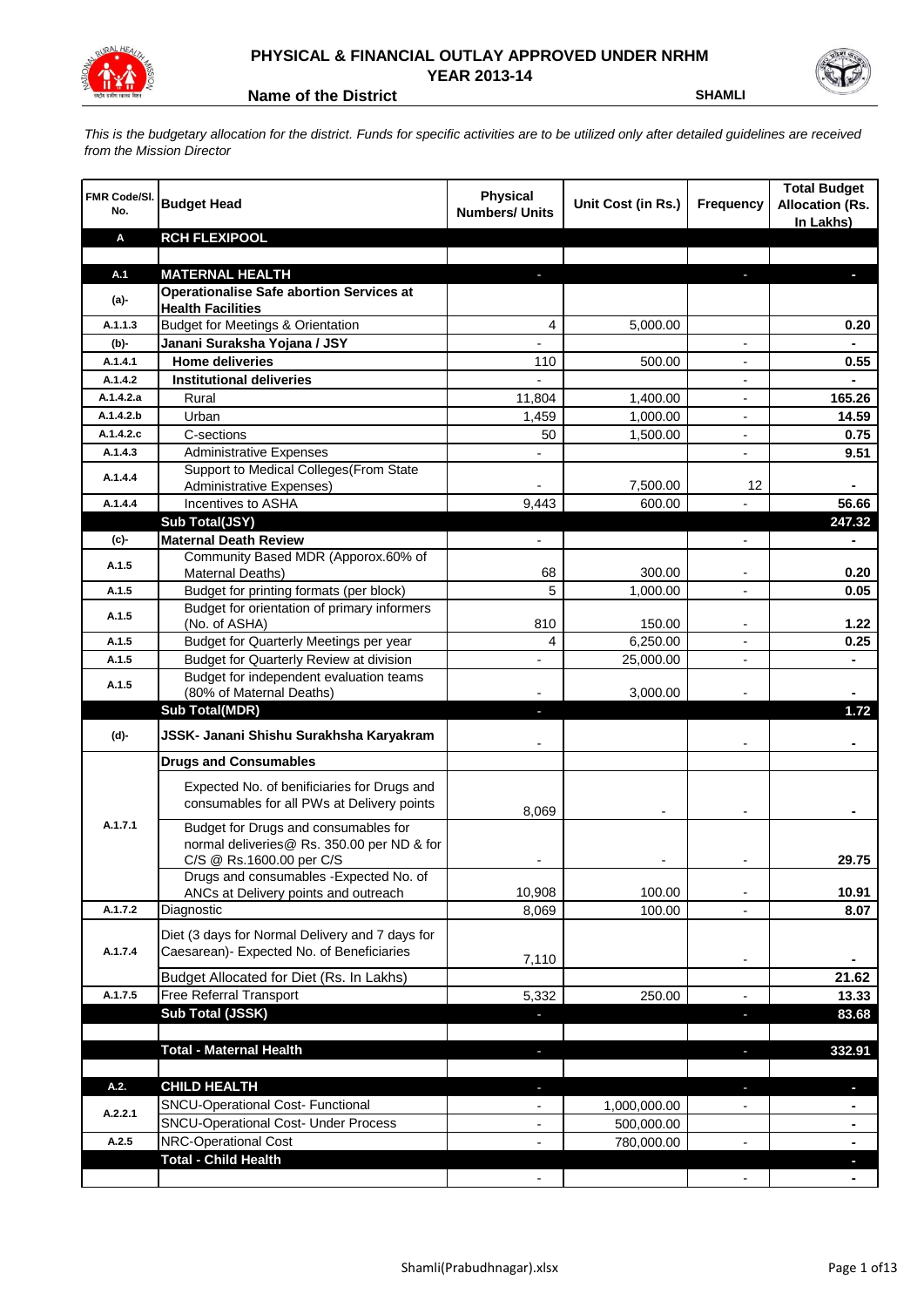| FMR Code/SI.<br>No.  | <b>Budget Head</b>                                                                                                                                                                                                                                                                                            | Physical<br><b>Numbers/ Units</b> | Unit Cost (in Rs.) | <b>Frequency</b>         | <b>Total Budget</b><br><b>Allocation (Rs.</b><br>In Lakhs) |
|----------------------|---------------------------------------------------------------------------------------------------------------------------------------------------------------------------------------------------------------------------------------------------------------------------------------------------------------|-----------------------------------|--------------------|--------------------------|------------------------------------------------------------|
| A.3                  | <b>FAMILY PLANNING</b>                                                                                                                                                                                                                                                                                        | $\sim$                            |                    | $\blacksquare$           | $\sim$                                                     |
| A.3.1                | <b>Terminal/Limiting Methods</b>                                                                                                                                                                                                                                                                              |                                   |                    |                          |                                                            |
| A.3.1.1              | Orientation workshop, dissemination of<br>manuals on FP standards & quality<br>assurance of sterilisation services, fixed day<br>planning meeting                                                                                                                                                             | 1                                 | 25,000.00          | $\overline{\phantom{a}}$ | 0.25                                                       |
| A.3.1.2              | Female Sterilisation Camps Proposed                                                                                                                                                                                                                                                                           | 60                                | 2,000.00           |                          | 1.20                                                       |
| A.3.1.3              | <b>NSV Camps Proposed</b>                                                                                                                                                                                                                                                                                     | 4                                 | 3,500.00           |                          | 0.14                                                       |
| A.3.1.4              | <b>Compensation for Female Sterilisation</b>                                                                                                                                                                                                                                                                  | 2,100                             | 1,000.00           | $\overline{\phantom{a}}$ | 21.00                                                      |
| A.3.1.5              | Compensation for male sterilization/NSV                                                                                                                                                                                                                                                                       |                                   |                    |                          |                                                            |
|                      | Acceptance<br>Orientation Workshop on accreditation of                                                                                                                                                                                                                                                        | 40                                | 1,500.00           |                          | 0.60                                                       |
| A.3.1.6              | private providers to provide sterilization                                                                                                                                                                                                                                                                    |                                   |                    |                          |                                                            |
|                      | services                                                                                                                                                                                                                                                                                                      | 1                                 | 10,000.00          | $\blacksquare$           | 0.10                                                       |
| A.3.2                | <b>Spacing Methods</b>                                                                                                                                                                                                                                                                                        |                                   |                    |                          | ä,                                                         |
| A.3.2.2              | IUD services at health facilities (including<br>fixed day services at Sub Centres-L1)                                                                                                                                                                                                                         | 2                                 | 3,000.00           | $\overline{\phantom{a}}$ | 0.06                                                       |
| A.3.2.3              | IUD services at health facilities (including<br>fixed day services at Sub Centre-L1 ) No. of<br><b>IUCD</b> insertions                                                                                                                                                                                        | 11,613                            | 20.00              |                          | 2.32                                                       |
|                      |                                                                                                                                                                                                                                                                                                               |                                   |                    |                          |                                                            |
| A.3.3                | POL for Family Planning/ Others (including<br>additional mobility support to surgeon's team<br>if req)-Budget given according to total nos.<br>of Female Sterilization Camps.                                                                                                                                 | 60                                | 1,000.00           |                          | 0.60                                                       |
| A.3.5.2              | <b>Performance rewards</b>                                                                                                                                                                                                                                                                                    |                                   |                    |                          |                                                            |
|                      | Division level: Rs. 11.25 Lakh @ Rs.<br>62,500/- per division (Rs.20,000 for 1st, Rs.<br>15,000 for 2nd and Rs. 10,000 for 3rd<br>position for best performing tubectomy<br>surgeon at each division, Rs. 15,000 for<br>best performing NSV surgeon, and Rs.2000/-<br>for best SN and Rs.500/- for best ANM). |                                   |                    |                          |                                                            |
|                      |                                                                                                                                                                                                                                                                                                               |                                   | 62,500.00          |                          |                                                            |
| A.3.5.3              | World Population Day' celebration                                                                                                                                                                                                                                                                             |                                   |                    |                          |                                                            |
|                      | For District level activities                                                                                                                                                                                                                                                                                 | 1                                 | 100,000.00         |                          | 1.00                                                       |
|                      | For Block level activities                                                                                                                                                                                                                                                                                    |                                   | 10,000.00          | $\blacksquare$           | ۰                                                          |
| A.3.5.4<br>A.3.5.4.2 | Other strategies/ activities<br>Orientation of district nodal officers for<br>change in FP Beema Policy-No. of<br>Workshops                                                                                                                                                                                   | 1                                 | 10,000.00          |                          | 0.10                                                       |
|                      | <b>Total -Family Planning</b>                                                                                                                                                                                                                                                                                 | $\overline{\phantom{a}}$          |                    | ٠                        | 27.37                                                      |
| A.4                  | ADOLESCENT REPRODUCTIVE AND                                                                                                                                                                                                                                                                                   | $\overline{\phantom{a}}$          |                    | $\overline{\phantom{a}}$ |                                                            |
|                      | <b>SEXUAL HEALTH / ARSH</b>                                                                                                                                                                                                                                                                                   |                                   |                    | $\blacksquare$           |                                                            |
| A.4.1.4              | <b>Operating Expenses</b><br>For Existing Clinics                                                                                                                                                                                                                                                             | $\blacksquare$                    | 2,500.00           | 12                       |                                                            |
| A.4.2                | <b>School Health programme</b>                                                                                                                                                                                                                                                                                | $\blacksquare$                    |                    | $\overline{a}$           | ۰                                                          |
|                      | Dissemination of Guidelines for School                                                                                                                                                                                                                                                                        |                                   |                    |                          |                                                            |
| A.4.2.1              | Health Programme (14 Nos. for each Block<br>and 7 Nos. for District Level)                                                                                                                                                                                                                                    | 77                                | 75.00              | 1                        | 0.06                                                       |
| A.4.2.2              | Convergence Meeting at Block level (Twice<br>in a year)                                                                                                                                                                                                                                                       | 5                                 | 2,500.00           | 2                        | 0.25                                                       |
| A.4.2.3              | Mobility Support (For Block Level)                                                                                                                                                                                                                                                                            | 5                                 | 25,000.00          | 6                        | 7.50                                                       |
| A.4.3                | Other strategies/activities                                                                                                                                                                                                                                                                                   | ٠                                 |                    | -                        | ۰                                                          |
| A.4.3.2              | <b>Menstrual Hygiene</b>                                                                                                                                                                                                                                                                                      | $\overline{\phantom{0}}$          |                    | ٠                        | ۰                                                          |
|                      | No.of Blocks                                                                                                                                                                                                                                                                                                  | 5                                 |                    |                          |                                                            |
|                      | No.of ASHAs                                                                                                                                                                                                                                                                                                   | 1,288                             |                    |                          |                                                            |
|                      | One Planning & Sensitization meeting at                                                                                                                                                                                                                                                                       |                                   |                    |                          |                                                            |
|                      | Dist.level @Rs.5000/-meeting                                                                                                                                                                                                                                                                                  | 1                                 | 5,000.00           |                          | 0.05                                                       |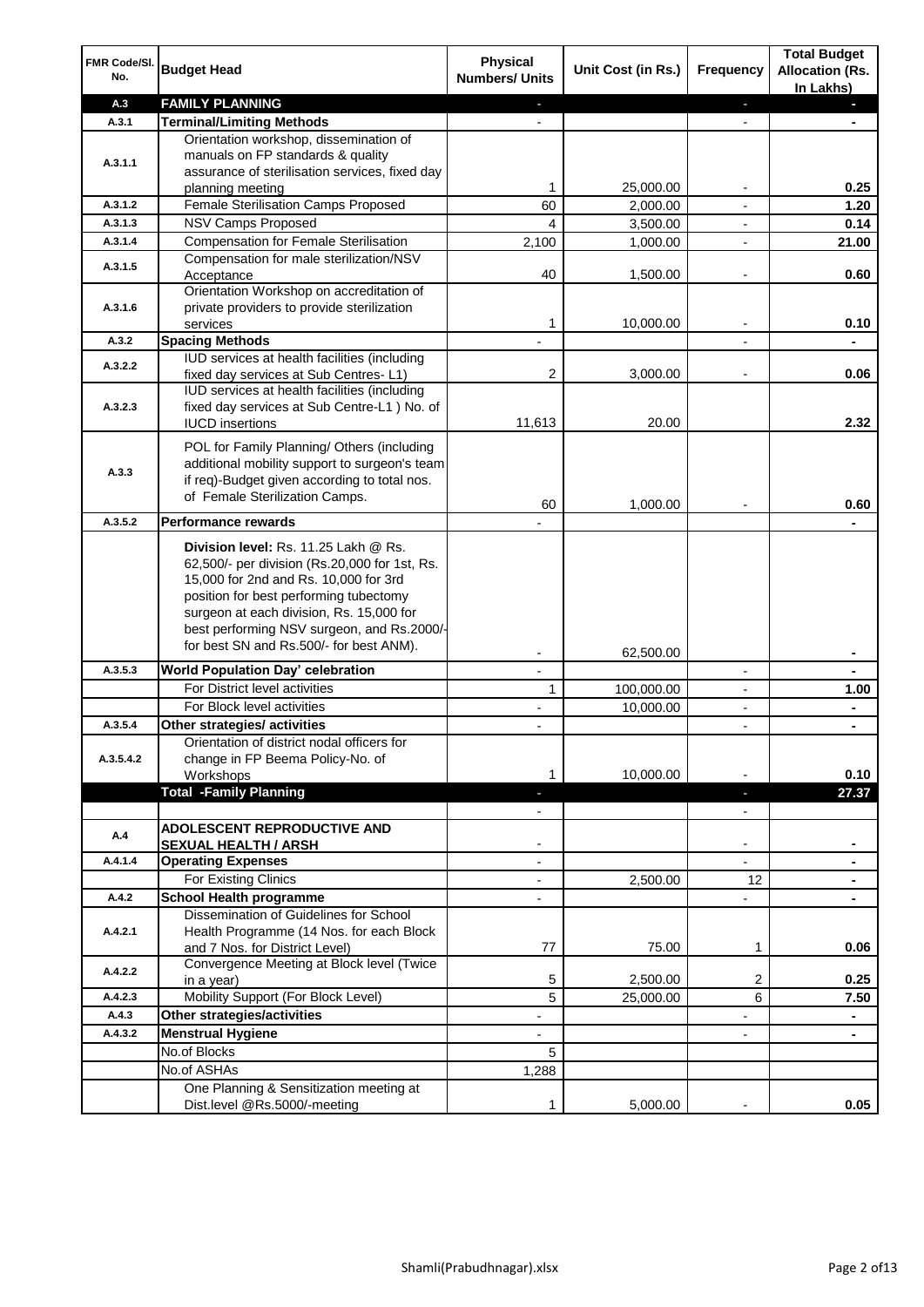| FMR Code/SI.<br>No. | <b>Budget Head</b>                                                                                                                                        | Physical<br><b>Numbers/ Units</b> | Unit Cost (in Rs.) | Frequency                | <b>Total Budget</b><br><b>Allocation (Rs.</b><br>In Lakhs) |
|---------------------|-----------------------------------------------------------------------------------------------------------------------------------------------------------|-----------------------------------|--------------------|--------------------------|------------------------------------------------------------|
|                     | One Review & Refresher meeting at<br>Dist.level @Rs.5000/-meeting                                                                                         | 1                                 | 5,000.00           |                          | 0.05                                                       |
|                     | Reporting Register for District & Blocks                                                                                                                  |                                   |                    |                          |                                                            |
|                     | @Rs.30/-register                                                                                                                                          | 6                                 | 30.00              |                          | 0.002                                                      |
|                     | Reporting Register for ASHA @Rs.30/-regist                                                                                                                | 1,288                             | 30.00              |                          | 0.39                                                       |
|                     | Storage Almirahs for District & Blocks<br>@Rs.5000/- Almirahs                                                                                             | 6                                 | 5,000.00           | $\overline{\phantom{a}}$ | 0.30                                                       |
|                     | 2 Flex banner with hanging rod per                                                                                                                        |                                   |                    |                          |                                                            |
|                     | block/Dist.@Rs.500/-banner                                                                                                                                | 12                                | 500.00             |                          | 0.06                                                       |
|                     | <b>Sub-total ARSH</b>                                                                                                                                     |                                   |                    | $\sim$                   | 8.66                                                       |
| A.5                 | <b>URBAN RCH (focus on Urban slums)</b>                                                                                                                   |                                   |                    |                          |                                                            |
| A.5.2               | Human Resource for Urban Health                                                                                                                           |                                   |                    |                          |                                                            |
| A.5.2.1             | Doctors/Mos                                                                                                                                               |                                   | 36,000.00          | 6                        |                                                            |
| A.5.2.4             | <b>ANM</b>                                                                                                                                                | $\overline{a}$                    | 9,900.00           | 6                        |                                                            |
| A.5.2.5<br>A.5.2.12 | <b>Staff Nurse</b><br>Sweeper cum Choukidar                                                                                                               | $\overline{a}$                    | 16,500.00          | 6                        |                                                            |
| A.5.3               | Operating expenses for UHP and UHC                                                                                                                        | $\overline{a}$<br>$\blacksquare$  | 4,950.00           | 6                        |                                                            |
|                     | Rent @7000/Month/Centre                                                                                                                                   | $\overline{\phantom{a}}$          | 7,000.00           | 6                        | $\blacksquare$                                             |
|                     | Telephone Bills @ 1000/Month/Centre                                                                                                                       | $\blacksquare$                    | 1,000.00           | 6                        | ۰                                                          |
|                     | Electricity Bills @ 1500/Month/Centre                                                                                                                     | $\overline{\phantom{a}}$          | 1,500.00           | 6                        | ٠                                                          |
|                     | Contingency @ 500/Month/Centre                                                                                                                            | $\overline{\phantom{a}}$          | 500.00             | 6                        | $\blacksquare$                                             |
|                     | <b>Total- Urban Health</b>                                                                                                                                | $\overline{\phantom{a}}$          |                    | ×                        | U                                                          |
|                     |                                                                                                                                                           |                                   |                    |                          |                                                            |
| A.7                 | <b>PNDT Activities</b>                                                                                                                                    | $\blacksquare$                    |                    | ٠                        | L.                                                         |
| A.7.1               | <b>Support to PC-PNDT Cells</b>                                                                                                                           | $\blacksquare$                    |                    | $\blacksquare$           | ۰                                                          |
|                     | <b>Divisional Level</b>                                                                                                                                   | $\blacksquare$                    |                    |                          |                                                            |
|                     | Remuneration of Data Assistant (At Each<br>Division PC-PNDT Cell)                                                                                         |                                   | 17,000.00          | 12                       |                                                            |
|                     | Contingency for the operation of cell @<br>Rs.20000/-                                                                                                     |                                   | 20,000.00          | 1                        |                                                            |
|                     | One time office setup cost @ Rs.100000/-                                                                                                                  |                                   | 100,000.00         | 1                        |                                                            |
|                     | <b>District Level</b>                                                                                                                                     | $\overline{\phantom{a}}$          |                    |                          |                                                            |
|                     | Remuneration of Data Entry Operator (At<br>Each District PC-PNDT Cell)                                                                                    | 1                                 | 10,000.00          | 12                       | 1.20                                                       |
|                     | Contingency for the operation of cell @<br>Rs.20000/-                                                                                                     | 1                                 | 20,000.00          | 1                        | 0.20                                                       |
|                     | One time office setup cost @ Rs. 50000/-                                                                                                                  | $\mathbf{1}$                      | 50,000.00          | 1                        | 0.50                                                       |
| A.7.2               | <b>Other PNDT activities</b>                                                                                                                              |                                   |                    |                          |                                                            |
| A.7.2.3             | Visit of division level inspection committees<br>(TA/DA of Additional Director will be<br>incurred from this amount) @ Rs.30000 for<br>10 visit in a year |                                   | 3,000.00           | 10                       |                                                            |
| A.7.2.8             | Orientation of members of the district<br>advisory committees at Division Levels (No.<br>of Workshops)                                                    | ۰                                 | 25,000.00          | 1                        |                                                            |
| A.7.2.10            | District Level Sensitization (No. of<br>Workshops)                                                                                                        |                                   | 10,000.00          |                          | 0.10                                                       |
|                     | <b>Total- PC-PNDT</b>                                                                                                                                     |                                   |                    |                          | 2.00                                                       |
|                     |                                                                                                                                                           |                                   |                    |                          |                                                            |
| A.8                 | <b>Human Resources</b>                                                                                                                                    |                                   |                    |                          | ÷.                                                         |
| A.8.1               | <b>Contractual Staff &amp; Services</b>                                                                                                                   |                                   |                    |                          |                                                            |
| A.8.1.1.1.f         | Honoraria for ANMs at Sub Centres                                                                                                                         | 1                                 | 10,000.00          | 6                        | 0.60                                                       |
| A.8.1.1.2.f         | Honoraria for Staff Nurses - SNCU                                                                                                                         |                                   | 16,500.00          | 6                        |                                                            |
| A.8.1.1.2.f         | Honoraria for Staff Nurses -NRC                                                                                                                           |                                   | 16,500.00          | 6                        | ٠                                                          |
| A.8.1.2.1           | Honoraria for Laboratory Technicians                                                                                                                      |                                   | 11,880.00          | 6                        |                                                            |
| A.8.1.3.5.d         | Honoraria for Paediatricians- Child Health<br>Honoraria for Dental Doctors                                                                                | $\mathbf{1}$                      | 48,000.00          | 6<br>6                   |                                                            |
| A.8.1.3.7           | Honoraria for M.O.(Training Coordinators for                                                                                                              |                                   | 35,000.00          |                          | 2.10                                                       |
| A.8.1.5.8           | training NRCs/SNCUs)                                                                                                                                      |                                   | 36,000.00          | 6                        |                                                            |
| A.8.1.7.2           | Honoraria for X-Ray Technicians                                                                                                                           |                                   | 11,800.00          | 6                        |                                                            |
| A.8.1.7.4           | <b>School Health Teams (Exclusively for SH)</b>                                                                                                           |                                   |                    |                          | ۰                                                          |
| A.8.1.7.4.a         | <b>Honoraria for Medical Officers</b>                                                                                                                     | $\overline{\phantom{a}}$          |                    |                          |                                                            |
|                     | No. of MBBS Doctors-Existing                                                                                                                              | 1                                 | 36,000.00          | 6                        | 2.16                                                       |
|                     | No. of MBBS Doctors-New                                                                                                                                   | 4                                 | 36,000.00          | 2                        | 2.88                                                       |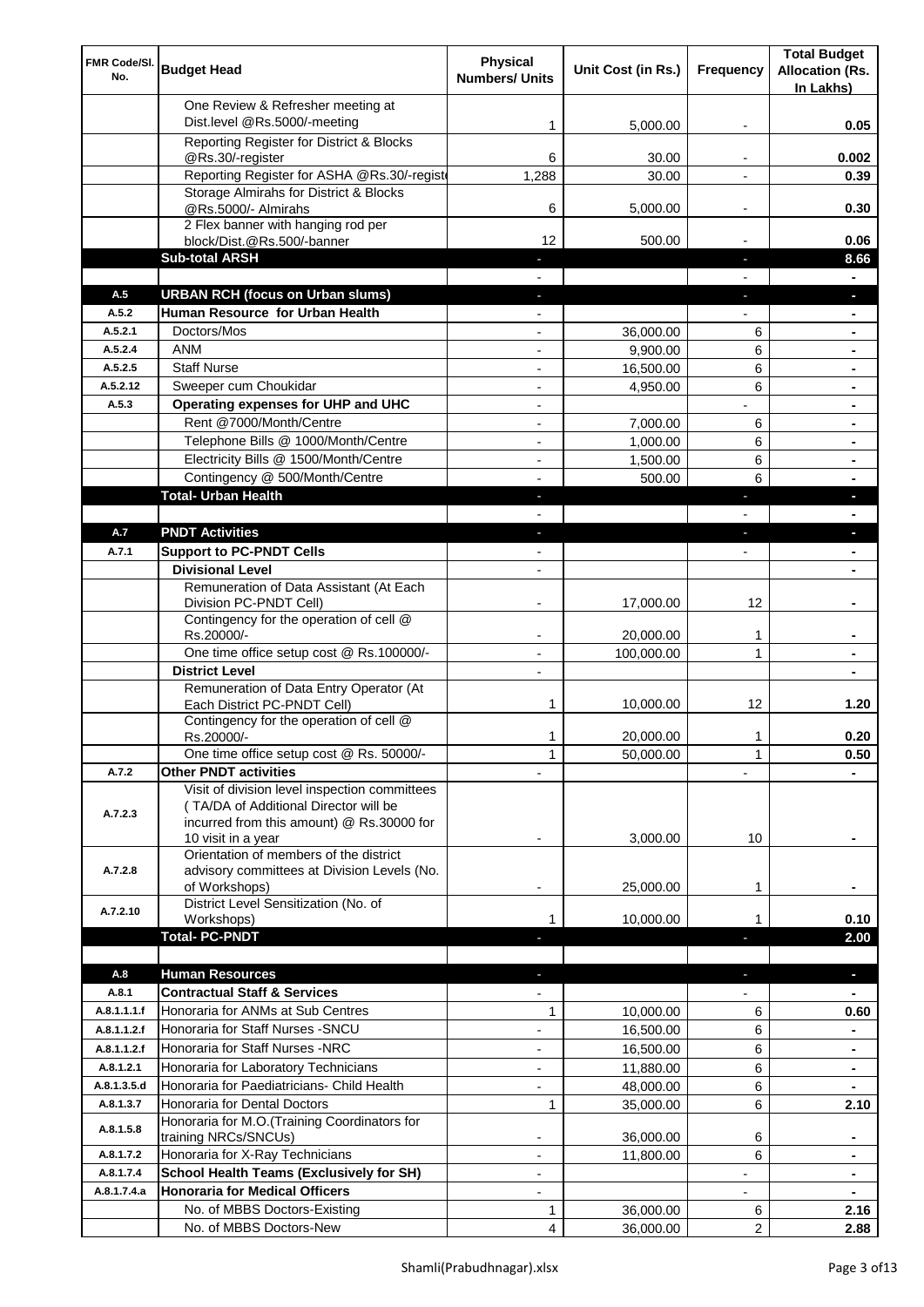| FMR Code/SI.<br>No. | <b>Budget Head</b>                                                         | <b>Physical</b><br><b>Numbers/ Units</b> | Unit Cost (in Rs.)   | Frequency                | <b>Total Budget</b><br><b>Allocation (Rs.</b><br>In Lakhs) |
|---------------------|----------------------------------------------------------------------------|------------------------------------------|----------------------|--------------------------|------------------------------------------------------------|
|                     | No. of BDS Doctors-Existing                                                | 4                                        | 35,000.00            | 6                        | 8.40                                                       |
|                     | No. of AYUSH Doctors-Existing                                              | 5                                        | 24,000.00            | 6                        | 7.20                                                       |
|                     | No. of AYUSH Doctors-New                                                   | 5                                        | 24,000.00            | 2                        | 2.40                                                       |
| A.8.1.7.4.b         | <b>Honoraria for Physiotherapists</b>                                      | 4                                        | 11,880.00            | 6                        | 2.85                                                       |
| A.8.1.7.4.c         | <b>Honoraria for Dental Hygienists</b>                                     | $\overline{c}$                           | 11,880.00            | 6                        | 1.43                                                       |
| A.8.1.7.4.d         | <b>Honoraria for Ophthalmic Assistants</b>                                 | $\overline{4}$                           | 11,880.00            | 6                        | 2.85                                                       |
|                     | Honoraria for Staff Nurses/GNMs-Existing                                   | 9                                        | 16,500.00            | 6                        | 8.91                                                       |
| A.8.1.7.4.e         | Honoraria for Staff Nurses/GNMs-New                                        |                                          | 16,500.00            | 2                        |                                                            |
|                     | Honoraria for ANMs-Existing                                                | 1                                        | 10,000.00            | 6                        | 0.60                                                       |
| A.8.1.7.4.g         | Honoraria for ANMs-New                                                     |                                          | 10,000.00            | 2                        |                                                            |
|                     | Honoraria for FP Counsellors(@ Rs.9300/-                                   |                                          |                      |                          |                                                            |
| A.8.1.7.5.1         | (Rs.9000/-Honoraria and 300/-for                                           |                                          |                      |                          |                                                            |
|                     | communication support)                                                     | 1                                        | 9,300.00             | 6                        | 0.56                                                       |
| A.8.1.7.5.2         | <b>Honoraria for ARSH Counsellors</b>                                      |                                          | 12,000.00            | 6                        |                                                            |
| A.8.1.7.5.4         | <b>Honoraria for Nutritionist-NRC</b>                                      |                                          | 15,000.00            | 6                        |                                                            |
|                     | <b>Honoraria for Staff under Routine</b>                                   |                                          |                      |                          |                                                            |
|                     | Immunization<br>Refrigerator Mechanics-District Level                      | $\overline{a}$                           | 16,500.00            | 6                        |                                                            |
|                     | Cold Chain Handlers-District Level                                         | 1                                        | 9,900.00             | 6                        | 0.59                                                       |
| A.8.1.7.7           | Vaccine Store Keepers-Division Level                                       | ÷,                                       | 22,000.00            | 6                        | ä,                                                         |
|                     | Refrigerator Mechanics-Division Level                                      | $\overline{\phantom{a}}$                 | 16,500.00            | 6                        | ۰                                                          |
|                     | Vaccine Van Drivers-Division Level                                         | $\overline{\phantom{a}}$                 |                      | 6                        |                                                            |
|                     | Cold Chain Handlers-Division Level                                         | $\overline{\phantom{a}}$                 | 16,500.00            | 6                        | ۰                                                          |
| A.8.1.9             | <b>Honoraria for Data Entry Operators</b>                                  |                                          | 9,900.00<br>8,800.00 | 6                        | ۰                                                          |
| A.8.1.11.f          | <b>Honoraria for Caretakers-NRC</b>                                        | $\overline{\phantom{a}}$                 |                      | 6                        | $\blacksquare$                                             |
| A.8.1.11.f          | <b>Honoraria for Cooks-NRC</b>                                             | $\overline{\phantom{a}}$                 | 4,000.00<br>5,000.00 | 6                        | $\blacksquare$                                             |
|                     | TOTAL - HUMAN RESOURCE                                                     |                                          |                      |                          | 43.53                                                      |
|                     |                                                                            |                                          |                      |                          |                                                            |
| A.9                 | <b>TRAINING</b>                                                            | ٠                                        |                      | ٠                        | $\blacksquare$                                             |
|                     |                                                                            |                                          |                      |                          |                                                            |
| A.9.3               | <b>Maternal Health Training</b>                                            | ٠                                        |                      | ı                        | J,                                                         |
| A.9.3.1             | <b>Skilled Attendance at Birth / SBA</b>                                   |                                          |                      | $\overline{\phantom{0}}$ | ٠                                                          |
| A.9.3.1.1           | Setting up of SBA Training Centres                                         |                                          | 25,000.00            |                          |                                                            |
|                     | <b>Training of Staff Nurses in SBA</b>                                     |                                          |                      |                          |                                                            |
| A.9.3.1.4           | Total Batches to be conducted (4 Per                                       |                                          |                      |                          |                                                            |
|                     | Batch)@ Rs.103300/ Batch                                                   |                                          | 103,300.00           |                          |                                                            |
| A.9.3.4             | <b>Safe Abortion Services Training</b>                                     |                                          |                      |                          |                                                            |
|                     | Training of Medical Officers in safe                                       |                                          |                      |                          |                                                            |
| A.9.3.4.2           | abortion                                                                   |                                          |                      |                          |                                                            |
|                     | Total Batches to be conducted @ Rs.52000                                   |                                          |                      |                          |                                                            |
| A.9.3.5             | /batch<br>RTI / STI Training                                               |                                          | 52,000.00            | $\blacksquare$           |                                                            |
|                     | <b>Training of Medical Officers in RTI/STI</b>                             |                                          |                      |                          |                                                            |
| A.9.3.5.3           | Total Batches to be conducted @ Rs.72600                                   |                                          |                      |                          |                                                            |
|                     | /batch                                                                     |                                          |                      |                          |                                                            |
|                     |                                                                            | 2                                        |                      |                          |                                                            |
|                     |                                                                            |                                          | 72,600.00            |                          | 1.45                                                       |
|                     | Sub Total - Maternal Health Training                                       |                                          |                      |                          | 1.45                                                       |
| A.9.5               |                                                                            |                                          |                      |                          | a.                                                         |
| A.9.5.2.2           | <b>Child Health Training</b>                                               |                                          |                      |                          |                                                            |
|                     | <b>F-IMNCI Training for Medical Officers</b><br><b>Total Training Load</b> |                                          |                      |                          |                                                            |
|                     | <b>Batch Size/Participants</b>                                             | 16                                       |                      |                          |                                                            |
|                     | No. of Batches                                                             |                                          |                      | $\blacksquare$           |                                                            |
|                     | Total Batches to be observed(25% of                                        |                                          | 212,900.00           |                          |                                                            |
|                     | organized batches)                                                         | $\overline{\phantom{a}}$                 | 7,500.00             |                          |                                                            |
| A.9.5.2.3           | <b>F-IMNCI Training for Staff Nurses</b>                                   | $\overline{\phantom{a}}$                 |                      | $\overline{\phantom{a}}$ | $\blacksquare$                                             |
|                     | <b>Total Training Load</b>                                                 |                                          |                      |                          |                                                            |
|                     | <b>Batch Size/Participants</b>                                             | $\overline{\phantom{a}}$                 |                      |                          |                                                            |
|                     | No. of Batches                                                             | $\overline{\phantom{a}}$                 | 206,900.00           | $\overline{\phantom{a}}$ | ۰                                                          |
|                     | Total Batches to be observed(25% of                                        |                                          |                      |                          |                                                            |
|                     | organized batches)                                                         |                                          | 7,500.00             |                          |                                                            |
| A.9.5.5.2.a         | <b>IMNCI Plus(CCSP)-10 Days TOT for</b>                                    |                                          |                      |                          |                                                            |
|                     | <b>Physicians</b>                                                          |                                          |                      |                          |                                                            |
|                     | <b>Total Training Load</b><br><b>Batch Size/Participants</b>               | 24                                       |                      |                          |                                                            |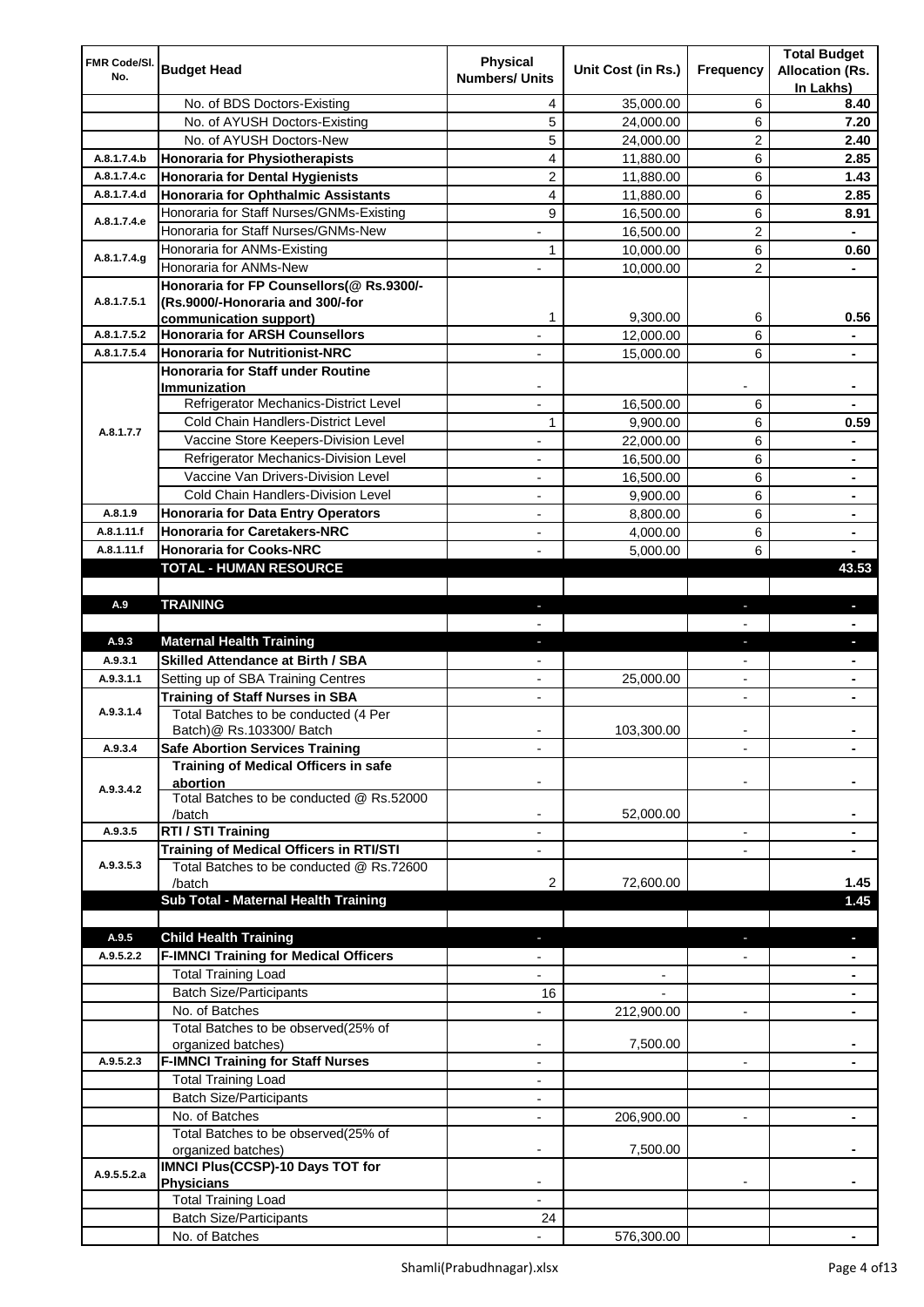| <b>FMR Code/SI.</b><br>No. | <b>Budget Head</b>                                                             | Physical<br><b>Numbers/ Units</b> | Unit Cost (in Rs.) | Frequency                | <b>Total Budget</b><br><b>Allocation (Rs.</b><br>In Lakhs) |
|----------------------------|--------------------------------------------------------------------------------|-----------------------------------|--------------------|--------------------------|------------------------------------------------------------|
|                            | Total Batches to be observed(25% of<br>organized batches)                      |                                   | 11,000.00          |                          |                                                            |
|                            | Sub Total- Child Health Training                                               |                                   |                    |                          |                                                            |
|                            |                                                                                |                                   |                    |                          |                                                            |
| A.9.7                      | Adolescent Reproductive and Sexual Health/<br><b>ARSH Training</b>             |                                   |                    |                          |                                                            |
|                            | <b>ARSH training for ANMs/LHVs</b>                                             |                                   |                    |                          |                                                            |
| A.9.7.4                    | Total Batches to be conducted@ Rs.71000/<br>Batch                              | 3                                 | 71,000.00          |                          | 2.13                                                       |
|                            | <b>Sub Total- ARSH Training</b>                                                |                                   |                    |                          | 2.13                                                       |
|                            |                                                                                |                                   |                    |                          |                                                            |
| A.9.8.4.2                  | <b>Clinical Establishment Act</b>                                              |                                   | 798,000.00         |                          | ä,                                                         |
|                            |                                                                                |                                   |                    |                          |                                                            |
|                            | <b>TOTAL - Training</b>                                                        |                                   |                    |                          | 3.58                                                       |
| A.10                       | <b>PROGRAMME MANAGEMENT</b>                                                    |                                   |                    |                          |                                                            |
| A.10.2                     | <b>District Programme Management Support</b><br>Unit                           |                                   |                    |                          |                                                            |
|                            | <b>Contractual Staffs for DPMSU</b>                                            |                                   |                    |                          | ٠                                                          |
| A.10.2.1                   | Honoraria for District Programme Manager                                       | 1                                 | 32,700.00          | 6                        | 1.96                                                       |
| A.10.2.2                   | Honoraria for District Accounts Manager                                        | 1                                 | 26,650.00          | 6                        | 1.60                                                       |
| A.10.2.3                   | Honoraria for District Data Manager(District<br>Data cum Account Assistant)    | 1                                 | 18,150.00          | 6                        | 1.09                                                       |
| A.10.2.7                   | Honoraria for Office Assistant                                                 | 1                                 | 7,000.00           | 6                        | 0.42                                                       |
| A.10.2.8.1                 | Operational Expenses for DPMU unit                                             | 1                                 | 75,000.00          | 6                        | 4.50                                                       |
| A.10.2.8.2                 | Honoraria for District Community Process                                       |                                   |                    |                          |                                                            |
|                            | Manager                                                                        | 1                                 | 26,650.00          | 6                        | 1.60                                                       |
|                            | <b>Sub Total - DPMU</b>                                                        |                                   |                    |                          | 11.17                                                      |
| A.10.3                     | <b>Block Programme Management Unit (BPMU)</b>                                  |                                   |                    | $\overline{\phantom{a}}$ | ۰                                                          |
| A.10.3.1                   | Honoraria for Block Programme Managers                                         | 5                                 | 20,000.00          | 6                        | 6.00                                                       |
| A.10.3.2                   | Honoraria for Block Accounts Managers                                          | 5                                 | 10,000.00          | 6                        | 3.00                                                       |
|                            | <b>Sub Total - DPMU</b>                                                        |                                   |                    | r                        | 9.00                                                       |
|                            |                                                                                |                                   |                    |                          |                                                            |
| A.10.6                     | <b>Concurrent Audit System</b>                                                 |                                   |                    |                          | ۰                                                          |
|                            | Budget For Block Units(Rs.1500 per<br>Block/Quarter)                           |                                   | 1,500.00           |                          | 0.30                                                       |
|                            | Budget For District (District HO Rs.<br>4500/Month)                            | 1                                 | 4,500.00           | 12                       | 0.54                                                       |
|                            | <b>Sub Total - Concurrent Audit</b>                                            |                                   |                    |                          | 0.84                                                       |
|                            |                                                                                |                                   |                    |                          |                                                            |
| A.10.7                     | <b>Mobility Support, Field Visits</b>                                          |                                   |                    | $\overline{\phantom{a}}$ | $\blacksquare$                                             |
| A.10.7.2                   | Mobility Support-DPMU/District (2 Vehicles<br>per District per month)          | 2                                 | 25,000.00          | 12                       | 6.00                                                       |
| A.10.7.3                   | Mobility Support-BPMU/Block (1 Vehicle per<br>District per Month)              | 5                                 | 25,000.00          | 12                       | 15.00                                                      |
| A.10.7.4.1                 | Mobility Support for Div.PMU Division & AD<br>Offices( 1 vehicle per Division) |                                   | 25,000.00          | 12                       |                                                            |
|                            | Sub Total - Mobility Support, Field Visits                                     |                                   |                    |                          | 21.00                                                      |
|                            |                                                                                |                                   |                    |                          |                                                            |
|                            | <b>TOTAL - Programme Management</b>                                            |                                   |                    | ı                        | 42.01                                                      |
|                            |                                                                                |                                   |                    |                          |                                                            |
|                            | <b>GRAND TOTAL- RCH FLEXIPOOL</b>                                              | E.                                |                    | J,                       | 460.06                                                     |
|                            |                                                                                | $\blacksquare$                    |                    | $\overline{\phantom{a}}$ |                                                            |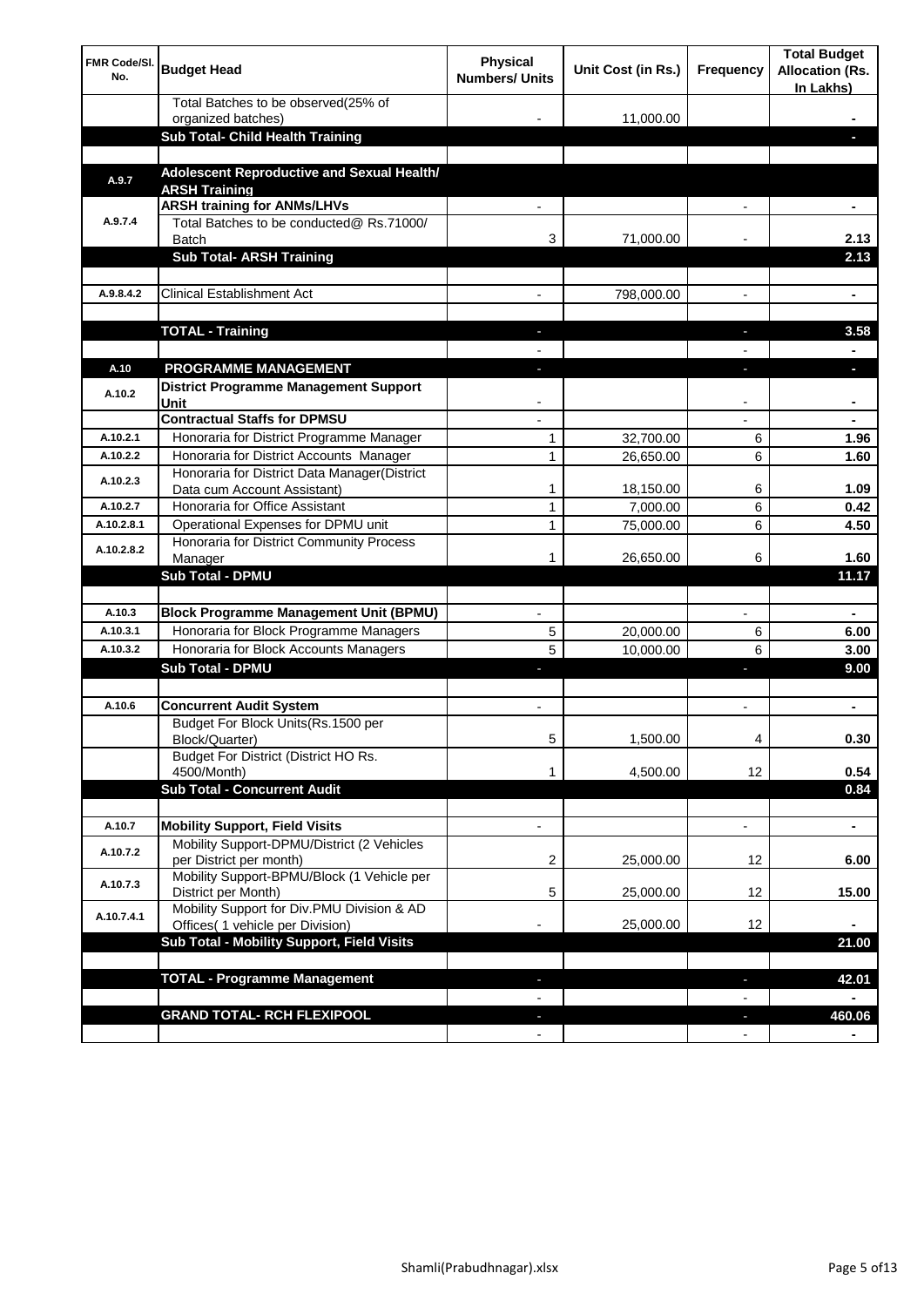| FMR Code/SI.<br>No. | <b>Budget Head</b>                                                                                                          | <b>Physical</b><br><b>Numbers/ Units</b> | Unit Cost (in Rs.) | Frequency                     | <b>Total Budget</b><br><b>Allocation (Rs.</b><br>In Lakhs) |
|---------------------|-----------------------------------------------------------------------------------------------------------------------------|------------------------------------------|--------------------|-------------------------------|------------------------------------------------------------|
| в                   | <b>MISSION FLEXIPOOL</b>                                                                                                    |                                          |                    | J,                            |                                                            |
| <b>B1</b>           | <b>ASHA</b>                                                                                                                 |                                          |                    |                               |                                                            |
| B1.1.1.4.2          | ASHA State Trainers - TOT (Module VI&VII)-<br>National Level-Cost of TA/DA                                                  |                                          | 15,000.00          |                               |                                                            |
| B1.1.3.3            | <b>Incentive for FP</b>                                                                                                     |                                          |                    |                               |                                                            |
|                     | Incentive for ASHA @ Rs. 1000 if a couple                                                                                   |                                          |                    |                               |                                                            |
|                     | adopts permanent methods after 02                                                                                           |                                          |                    |                               |                                                            |
| B1.1.3.3.1          | children(Assumed that 15.56 % clients                                                                                       |                                          |                    |                               |                                                            |
|                     | adopts permanent methods after 02                                                                                           |                                          |                    |                               |                                                            |
|                     | children).                                                                                                                  | 333                                      | 1,000.00           |                               | 3.33                                                       |
| B1.1.3.5            | <b>Other incentive</b>                                                                                                      | $\overline{\phantom{a}}$                 |                    | $\blacksquare$                |                                                            |
| B1.1.3.5.1          | On taking Complicated On pregnancy cases<br>or New born cases to the health facility<br>@Rs.150/- case (up to 3 cases/year) | 1,288                                    | 150.00             | 3                             | 5.80                                                       |
| B1.1.3.5.3          | Birth & Death Registration (For 30 birth & 9<br>deaths/ASHA) - Amount Approved 90% Only                                     | 1,288                                    | 180.00             |                               | 2.09                                                       |
|                     | TA/DA for attending Monthly Meetings                                                                                        |                                          |                    |                               |                                                            |
| B1.1.3.5.5          | @Rs.100/Meeting - Amount Approved 90%                                                                                       |                                          |                    |                               |                                                            |
|                     | Only                                                                                                                        | 1,288                                    | 100.00             | 12                            | 13.91                                                      |
|                     | Maternal Death Audit Information                                                                                            |                                          |                    |                               |                                                            |
| B1.1.3.5.6          | (@Rs.200/Case)-Amount Approved 50%<br>Only                                                                                  | 114                                      | 200.00             |                               | 0.11                                                       |
|                     | Incentives to ASHA Sangini(@Rs.150 for                                                                                      |                                          |                    |                               |                                                            |
| B1.1.3.5.12         | one field visit and 20 visits per month)                                                                                    |                                          | 3,000.00           | 10                            | ä,                                                         |
| B1.1.3.6            | <b>Other Activities</b>                                                                                                     | $\overline{\phantom{a}}$                 |                    | $\overline{a}$                | $\blacksquare$                                             |
| B1.1.3.6.1          | ASHA Divas/Annual ASHA Samellan-                                                                                            |                                          |                    |                               |                                                            |
|                     | (Amount Approved 70% Only)<br><b>ASHA Payment Voucher</b>                                                                   | 1,288<br>1,288                           | 250.00<br>25.00    |                               | 2.25<br>0.32                                               |
| B1.1.3.6.3          | <b>ASHA Master Payment Register</b>                                                                                         | 5                                        | 150.00             |                               | 0.01                                                       |
|                     | <b>ASHA Sangini Format</b>                                                                                                  | 43                                       | 50.00              |                               | 0.02                                                       |
| B1.1.4              | Awards to ASHA's/Link workers                                                                                               | 5                                        | 5,000.00           | $\overline{a}$                | 0.25                                                       |
| B1.1.5              | <b>ASHA Resource Centre/ASHA Mentoring</b>                                                                                  |                                          |                    |                               |                                                            |
|                     | Group                                                                                                                       | $\overline{\phantom{a}}$                 |                    | $\overline{\phantom{a}}$      | ٠                                                          |
| B1.1.5.4            | Mobility Costs ASHA Mentoring Group for<br>district*4 meetings@Rs.2500/meeting                                              | 4                                        | 2,500.00           |                               | 0.10                                                       |
|                     | <b>Sub Total - ASHA</b>                                                                                                     |                                          |                    |                               | 28.19                                                      |
|                     |                                                                                                                             |                                          |                    |                               |                                                            |
| <b>B2</b>           | <b>Untied Funds</b>                                                                                                         | ı.                                       |                    | r.                            |                                                            |
| <b>B2.1</b>         | No. of CHCs/SDH and Amount Approved 71%                                                                                     |                                          |                    |                               |                                                            |
|                     | Only                                                                                                                        | 6                                        | 50,000.00          | 1                             | 2.13                                                       |
| <b>B2.2</b>         | No. of PHCs and Amount Approved 93% Only                                                                                    | 23                                       | 25,000.00          | 1                             | 5.35                                                       |
|                     | No. of Sub Centres and Amount Approved                                                                                      |                                          |                    |                               |                                                            |
| B <sub>2.3</sub>    | 46% Only                                                                                                                    | 137                                      | 10,000.00          | 1                             | 6.30                                                       |
| <b>B2.4</b>         | No. of VHNSCs and Amount Approved 36%                                                                                       |                                          |                    |                               |                                                            |
|                     | Only<br><b>Sub Total - Untied Funds</b>                                                                                     | 230                                      | 10,000.00          | 1                             | 8.28<br>22.06                                              |
|                     |                                                                                                                             |                                          |                    |                               |                                                            |
| <b>B.3</b>          | <b>Annual Maintenance Grants</b>                                                                                            | J,                                       |                    | T                             | $\overline{\phantom{a}}$                                   |
| <b>B3.1</b>         | No. of CHCs and Amount Approved 70% Only                                                                                    | 6                                        | 100,000.00         | 1                             | 4.20                                                       |
| <b>B3.2</b>         | No. of PHCs and Amount Approved 69% Only                                                                                    | 23                                       | 50,000.00          | 1                             | 7.94                                                       |
| <b>B3.3</b>         | No. of Sub Centres and Amount Approved                                                                                      |                                          |                    |                               |                                                            |
|                     | 49% Only                                                                                                                    | 114                                      | 10,000.00          | 1                             | 5.59                                                       |
|                     | <b>Sub Total - AMG</b>                                                                                                      |                                          |                    | п                             | 17.72                                                      |
| B.6                 | <b>Corpus Grants to HMS/RKS</b>                                                                                             |                                          |                    |                               |                                                            |
| B6.1                | District Hospitals (DH+DWH)                                                                                                 | J,                                       |                    | ı<br>$\overline{\phantom{a}}$ | ٠<br>$\blacksquare$                                        |
|                     | Amount Approved for District Hospitals                                                                                      |                                          |                    |                               | $\blacksquare$                                             |
|                     |                                                                                                                             |                                          |                    |                               |                                                            |
| B6.2                | No. of CHCs and Amount Approved 90% Only                                                                                    | 6                                        | 100,000.00         | 1                             | 5.40                                                       |
| B6.3                | No. of PHCs and Amount Approved 90% Only                                                                                    | 23                                       | 50,000.00          | 1                             | 10.35                                                      |
|                     | <b>Sub Total - HMS/RKS</b>                                                                                                  |                                          |                    |                               | 15.75                                                      |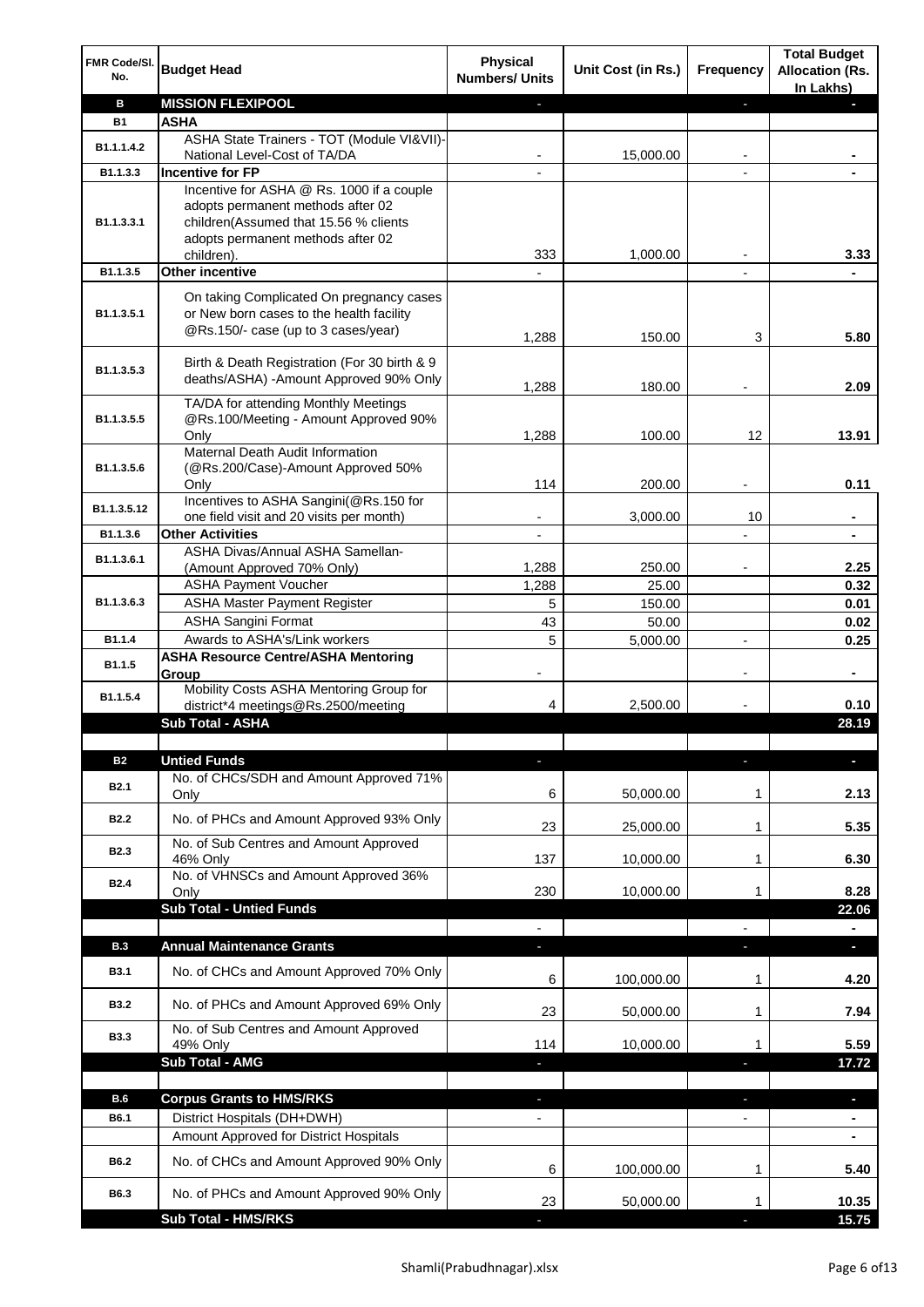| FMR Code/SI.<br>No. | <b>Budget Head</b>                                                                                         | <b>Physical</b><br><b>Numbers/ Units</b> | Unit Cost (in Rs.) | Frequency                | <b>Total Budget</b><br><b>Allocation (Rs.</b><br>In Lakhs) |
|---------------------|------------------------------------------------------------------------------------------------------------|------------------------------------------|--------------------|--------------------------|------------------------------------------------------------|
|                     |                                                                                                            |                                          |                    |                          |                                                            |
| <b>B9</b>           | <b>Mainstreaming of AYUSH</b>                                                                              | J,                                       |                    | J,                       | L                                                          |
| B.9.1               | <b>Medical Officers (Only AYUSH)</b>                                                                       |                                          |                    |                          |                                                            |
| B.9.1.1             | <b>Contractual Medical Officers</b>                                                                        | 9                                        | 24,000.00          | 6                        | 12.96                                                      |
| <b>B.9.2</b>        | <b>AYUSH Pharmacists</b>                                                                                   | $\mathbf{1}$                             | 9,000.00           | 6                        | 0.54                                                       |
|                     | <b>Sub Total (AYUSH)</b>                                                                                   | ٠                                        |                    | ı                        | 13.50                                                      |
|                     |                                                                                                            |                                          |                    |                          |                                                            |
| <b>B10</b>          | <b>IEC-BCC Activities</b>                                                                                  | ٠                                        |                    | ı                        | o,                                                         |
| <b>B.10.2</b>       | <b>Implementation of BCC/IEC Activities at</b><br>district level                                           |                                          |                    |                          | 3.00                                                       |
| B.10.5.2            | Printing of WIFS Cards, Referral Slips, etc                                                                |                                          |                    | $\overline{\phantom{a}}$ |                                                            |
|                     | WIFS Cards for School Children(No. of Cards)                                                               |                                          | 4.00               |                          |                                                            |
|                     | Sub Total (IEC/BCC)                                                                                        |                                          |                    |                          | 3.00                                                       |
|                     |                                                                                                            |                                          |                    |                          |                                                            |
| <b>B15</b>          | <b>Planning, Implementation and Monitoring</b>                                                             |                                          |                    |                          |                                                            |
| B15.2               | <b>Quality Assurance</b>                                                                                   |                                          |                    |                          |                                                            |
| B15.2.2             | <b>Quality Assurance Committees</b><br><b>Division Level</b>                                               |                                          |                    |                          |                                                            |
|                     |                                                                                                            |                                          |                    |                          |                                                            |
|                     | One time establishment @ Rs. 1.00 Lakh/<br>Division (Amount Approved 50% Only)                             |                                          | 100,000.00         | 1                        |                                                            |
|                     | Operational Expenses @Rs. 5000/month/                                                                      |                                          |                    |                          |                                                            |
|                     | division (Amount Approved 50% Only)                                                                        |                                          | 5,000.00           | 12                       |                                                            |
|                     | <b>District Level</b>                                                                                      |                                          |                    |                          |                                                            |
|                     | One time establishment @ Rs. 1.00 Lakh/<br>District (Amount Approved 50% Only)                             | 1                                        | 100,000.00         | 1                        | 0.50                                                       |
|                     | Operational Expenses @Rs. 5000/ Month/<br>District (Amount Approved 50% Only)                              | 1                                        | 5,000.00           | 12                       | 0.30                                                       |
| B15.2.4             | <b>Review meetings</b>                                                                                     |                                          |                    |                          | $\blacksquare$                                             |
| B15.2.4.2           | <b>Division Level</b>                                                                                      |                                          |                    |                          |                                                            |
|                     | Review meetings @ Rs 10000/- per meeting                                                                   |                                          |                    |                          |                                                            |
|                     | for 4 meeting per division (Amount Approved<br>50% Only)                                                   |                                          | 10,000.00          | 4                        |                                                            |
|                     | <b>District Level</b>                                                                                      |                                          |                    |                          |                                                            |
|                     | Review meetings @ Rs 10000/- per meeting<br>for 4 meeting per District (Amount Approved                    |                                          |                    |                          |                                                            |
|                     | 50% Only)                                                                                                  | 1                                        | 10,000.00          | 4                        | 0.20                                                       |
| B15.2.5             | <b>Other Block Level Activities</b><br>Block QA visioning meeting (Orienting                               |                                          |                    |                          |                                                            |
| B15.2.5.1           | <b>Block Officials on Facility Solutions Levels-</b><br>Amount Approved 50% Only)                          | 1                                        | 35,000.00          | 1                        | 0.18                                                       |
| B15.2.5.2           | Quality Management System (QMS) training                                                                   |                                          |                    |                          |                                                            |
|                     | workshop -(Amount Approved 50% Only)                                                                       | 1                                        | 100,000.00         | 1                        | 0.50                                                       |
|                     | <b>Sub Total - Quality Assurance</b>                                                                       |                                          |                    | ı                        | 1.68<br>$\blacksquare$                                     |
| B15.3               | <b>Monitoring and Evaluation</b>                                                                           |                                          |                    |                          | $\blacksquare$                                             |
| B15.3.1.6.3         | Honoraria of Data Entry Operators for MCTS                                                                 | 5                                        | 11,000.00          | 6                        | 3.30                                                       |
| B15.3.2             | <b>Computerization HMIS and E-governance</b>                                                               |                                          |                    |                          |                                                            |
|                     | HMIS Operational Cost (excluding HR & Trainings)-                                                          |                                          |                    |                          |                                                            |
|                     | Expenses for Internet @1500/month/<br>computer for 951 Nos                                                 | 5                                        | 1,500.00           | 12                       | 0.90                                                       |
|                     | Expenses for Internet Rs.750/pm/block<br>computer(new) for 820 Nos.                                        | 5                                        | 750.00             | 12                       | 0.45                                                       |
| B15.3.2.1.a         | Expenses for Internet Data Card<br>@Rs.750/pm/Computer (new) for 75 Nos.                                   | 1                                        | 750.00             | 12                       | 0.09                                                       |
|                     | Expenses for Internet Data Card<br>@Rs.750/pm/Computer (new) for 18 Nos.                                   |                                          | 750.00             | 12                       |                                                            |
| B15.3.2.1.d         | Other Office and admin expenses                                                                            |                                          |                    |                          |                                                            |
| B15.3.2.1.d.2       | Maintenance of Computers/AMC/etc -HMIS<br>(Block -PHC/CHC, CH, CMF (M/F) Old<br>@Rs. 4000/unit for 951 no. | 5                                        | 4,000.00           | 1                        | 0.20                                                       |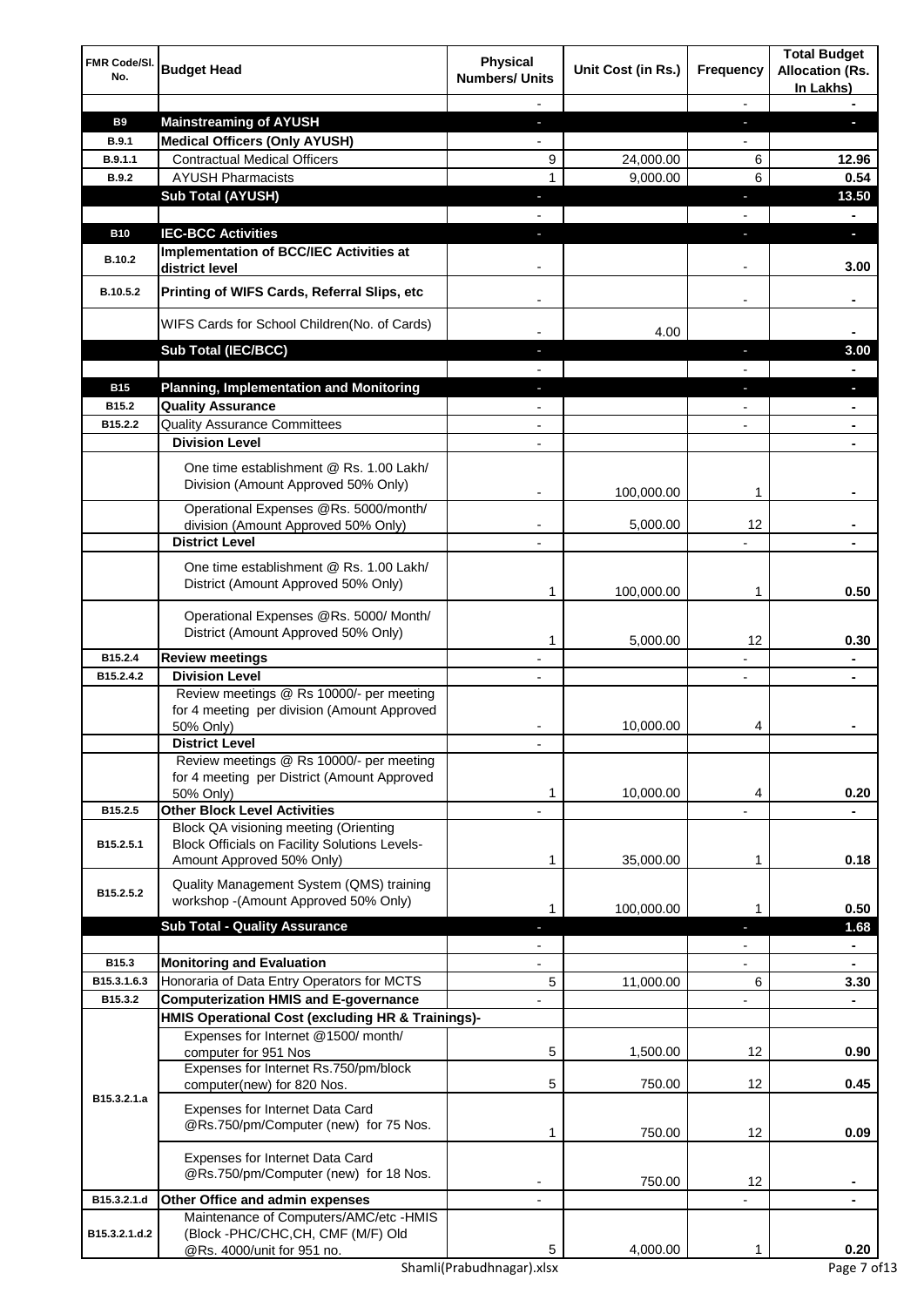| <b>FMR Code/SI.</b><br>No. | <b>Budget Head</b>                                                                                 | <b>Physical</b><br><b>Numbers/ Units</b> | Unit Cost (in Rs.) | Frequency                | <b>Total Budget</b><br><b>Allocation (Rs.</b><br>In Lakhs) |
|----------------------------|----------------------------------------------------------------------------------------------------|------------------------------------------|--------------------|--------------------------|------------------------------------------------------------|
| B15.3.2.1.d.3              | Purchase of computer consumables/Admin<br>Expenses @ Rs.1000.00 for 951 no.-Six<br><b>Months</b>   | 5                                        | 1,000.00           | 6                        | 0.30                                                       |
| B15.3.2.2.a                | MCTS Operational Cost (excluding HR &<br>Trainings)                                                |                                          |                    |                          |                                                            |
| B15.3.2.2.b                | Procurement of<br>computers/Printers/Cartridges, etc. -<br>@50,000.00/Computer Systems for 820 No. | 5                                        | 50,000.00          | 1                        | 2.50                                                       |
| B15.3.2.2.d                | Other Office and admin expenses<br>@12,000.00 per year -820 No.(New)                               | 5                                        | 12,000.00          | 1                        | 0.60                                                       |
| B15.3.3                    | Other M & E Activities                                                                             |                                          |                    |                          |                                                            |
| B15.3.3.5                  | Review Meetings for MCTS @ Rs                                                                      |                                          |                    |                          |                                                            |
|                            | 4,000/meeting for 12 meetings<br>Sub Total - Monitoring and Evaluation                             | 1                                        | 4,000.00           | 12                       | 0.48<br>8.82                                               |
|                            |                                                                                                    |                                          |                    |                          |                                                            |
| <b>B.16</b>                | <b>PROCUREMENT</b>                                                                                 |                                          |                    |                          | ı                                                          |
| B <sub>16.1.1</sub>        | <b>Procurement of Equipments: MH</b>                                                               |                                          |                    |                          |                                                            |
| B <sub>16.1.1.2</sub>      | MVA/EVA Kits for Safe Abortion services                                                            | 5                                        | 2,500.00           |                          | 0.13                                                       |
| B16.1.6<br>B16.1.6.1       | <b>Equipments for ARSH/ School Health</b><br>Equipments for ARSH Clinics (New)                     |                                          | 15,000.00          | 1                        |                                                            |
|                            | <b>Sub Total (Procurement of Equipments)</b>                                                       |                                          |                    |                          | 0.13                                                       |
|                            |                                                                                                    |                                          |                    |                          |                                                            |
| B.16.2.1                   | Drugs & supplies for MH                                                                            |                                          |                    |                          |                                                            |
| B.16.2.1.2                 | Drugs for Safe Abortion (No. of MMA<br>estimated in year 2013-14)                                  | 33                                       | 200.00             |                          | 0.07                                                       |
| B.16.2.4                   | <b>Supplies for IMEP</b>                                                                           |                                          |                    |                          |                                                            |
| B.16.2.4.1                 | Bio-Medical Waste Management-District<br>level                                                     |                                          |                    |                          |                                                            |
| B.16.2.4.2                 | Bio-Medical Waste Management-CHC level                                                             |                                          |                    |                          | 7.87                                                       |
| B.16.2.4.3                 | Cleaning/Washing, House keeping and<br>Laundry Management - District Level                         |                                          |                    |                          |                                                            |
| B.16.2.4.4                 | Cleaning/Washing, House keeping and<br>Laundry Management - CHC/PHC Level                          |                                          |                    |                          | 12.24                                                      |
|                            | <b>ASHA Drug Kits</b>                                                                              |                                          |                    |                          |                                                            |
| B.16.2.5.2                 | Drug Kit replenishment for ASHAs @ Rs.<br>300/ASHA                                                 | 794                                      | 300.00             |                          | 2.38                                                       |
| B.16.2.6                   | Drugs & supplies for WIFS                                                                          |                                          |                    |                          |                                                            |
|                            | For Govt. & Govt. aided Schools (Classes VI<br>to XII)                                             |                                          |                    |                          |                                                            |
|                            | <b>Total Beneficiaries</b>                                                                         | 19,923                                   |                    |                          |                                                            |
| B.16.2.6.1                 | IFA Tables Required at District (<br>Beneficiary* 52 Tabs)                                         | 1,035,984                                | 0.12               | $\blacksquare$           | 1.24                                                       |
| B.16.2.6.2                 | Albendazole Tablets Required at District<br>(Beneficiary *2 Tabs)                                  | 39,846                                   | 1.00               | $\overline{\phantom{a}}$ | 0.40                                                       |
| B.16.2.7                   | Drugs & Supplies under SHP                                                                         | $\overline{\phantom{a}}$                 |                    | $\overline{\phantom{a}}$ | ۰                                                          |
|                            | <b>For Aganwadi Centres</b>                                                                        |                                          |                    |                          | $\blacksquare$                                             |
|                            | Expected No. of Children at AWCs<br>No. of IFA Bottles (One bottle of 100                          | 17,525                                   |                    |                          |                                                            |
|                            | ml./child)                                                                                         | 17,525                                   | 10.00              |                          | 1.75                                                       |
|                            | Albendazole Tablets (2 tablets per Child)<br>For Primary Schools(For Govt. & Govt.                 | 35,050                                   | 1.00               |                          | 0.35                                                       |
|                            | aided Schools Classes I to V)                                                                      |                                          |                    |                          |                                                            |
|                            | Expected No. of Children in Schools<br>No. of Tablets Required at District (52                     | 36,043                                   |                    |                          |                                                            |
|                            | Tabs./ Beneficiary)                                                                                | 1,874,217                                | 0.12               |                          | 2.25                                                       |
|                            | No. of Tablets Required at District (2 Tabs./<br>Beneficiary)                                      | 72,085                                   | 1.00               |                          | 0.72                                                       |
|                            | <b>Medicines for Teams</b>                                                                         |                                          |                    |                          |                                                            |
|                            | No. of Blocks                                                                                      | 5                                        |                    |                          |                                                            |
|                            | First Time Medicines For Teams (2 Teams<br>in Each Block)                                          | 10                                       | 18,000.00          |                          | 1.80                                                       |
|                            | <b>Sub Total (Procurement of Drugs &amp; Supplies)</b>                                             |                                          |                    |                          | 31.07                                                      |
|                            |                                                                                                    |                                          |                    |                          |                                                            |
| <b>B.17</b>                | <b>Drugs Warehouses/Logistics Management</b>                                                       |                                          |                    |                          |                                                            |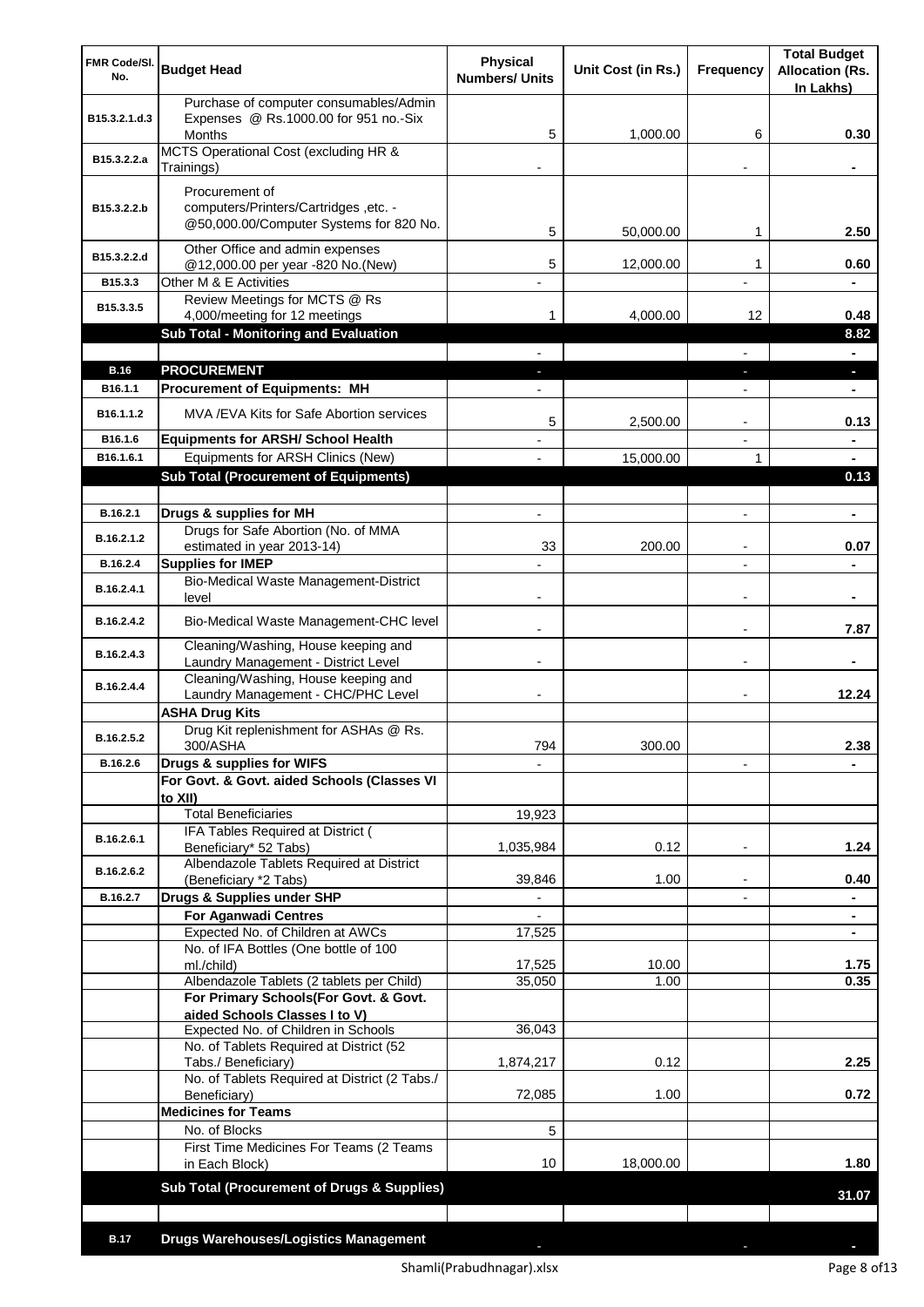| FMR Code/SI.<br>No. | <b>Budget Head</b>                                                                                                                                                                                                                    | Physical<br><b>Numbers/ Units</b> | Unit Cost (in Rs.) | Frequency                | <b>Total Budget</b><br><b>Allocation (Rs.</b><br>In Lakhs) |
|---------------------|---------------------------------------------------------------------------------------------------------------------------------------------------------------------------------------------------------------------------------------|-----------------------------------|--------------------|--------------------------|------------------------------------------------------------|
|                     | Honoraria of Staff at Regional Drug<br>Warehouse                                                                                                                                                                                      |                                   |                    |                          |                                                            |
|                     | Accountant                                                                                                                                                                                                                            |                                   | 10,000.00          | 6                        |                                                            |
|                     | Computer Operator Cum Store Keeper                                                                                                                                                                                                    |                                   | 10,000.00          | 6                        |                                                            |
| <b>B.17.1</b>       | Fork-Lift Operator cum Mechanic                                                                                                                                                                                                       |                                   | 6,500.00           | 6                        |                                                            |
|                     | Fourth class / Loader                                                                                                                                                                                                                 | $\overline{\phantom{0}}$          | 6,500.00           | 6                        |                                                            |
|                     | Generator Operator cum Electrician                                                                                                                                                                                                    |                                   | 5,000.00           | 6                        |                                                            |
|                     | Sweeper                                                                                                                                                                                                                               |                                   | 3,500.00           | 6                        |                                                            |
|                     | <b>Armed Guards</b>                                                                                                                                                                                                                   | ٠                                 | 6,335.00           | 6                        |                                                            |
|                     | <b>General Guards</b>                                                                                                                                                                                                                 | ٠                                 | 5,157.00           | 6                        | $\blacksquare$                                             |
|                     | Gardener                                                                                                                                                                                                                              | $\overline{\phantom{0}}$          | 3,000.00           | 6                        |                                                            |
|                     | Honoraria of Staff at District Drug<br>Warehouse                                                                                                                                                                                      |                                   |                    |                          |                                                            |
|                     | Computer Operator Cum Store Keeper                                                                                                                                                                                                    |                                   | 10,000.00          | 6                        |                                                            |
| <b>B.17.3</b>       | Generator Operator Cum Mechanic/Electricia                                                                                                                                                                                            | $\overline{a}$                    | 5,000.00           | 6                        |                                                            |
|                     | Loader                                                                                                                                                                                                                                | $\overline{\phantom{0}}$          | 5,000.00           | 6                        |                                                            |
|                     | Choukidar                                                                                                                                                                                                                             |                                   | 5,000.00           | 6                        |                                                            |
|                     | Part-time Sweeper                                                                                                                                                                                                                     |                                   | 2,500.00           | 6                        |                                                            |
|                     | <b>Operational Cost for Regional Drug ware</b>                                                                                                                                                                                        |                                   |                    |                          |                                                            |
| B.17.4.1            | House                                                                                                                                                                                                                                 |                                   |                    |                          |                                                            |
|                     | <b>Electricity Charges</b>                                                                                                                                                                                                            |                                   |                    |                          |                                                            |
|                     | <b>Telephone Charges</b>                                                                                                                                                                                                              |                                   |                    |                          |                                                            |
|                     | POL & Maintenance of DG Sets                                                                                                                                                                                                          |                                   |                    |                          |                                                            |
|                     | Stationary                                                                                                                                                                                                                            |                                   |                    |                          |                                                            |
|                     | Contingency                                                                                                                                                                                                                           |                                   |                    |                          |                                                            |
|                     | <b>Sub Total-Drug Ware Houses</b>                                                                                                                                                                                                     |                                   |                    |                          |                                                            |
|                     |                                                                                                                                                                                                                                       |                                   |                    |                          |                                                            |
|                     | <b>GRAND TOTAL- MISSION FLEXIPOOL</b>                                                                                                                                                                                                 |                                   |                    |                          | 141.91                                                     |
|                     |                                                                                                                                                                                                                                       |                                   |                    |                          |                                                            |
| $\mathbf{c}$        | <b>IMMUNISATION</b>                                                                                                                                                                                                                   |                                   |                    |                          |                                                            |
| C.1                 | RI strengthening project (Review meeting,<br>Mobility support, Outreach services etc)                                                                                                                                                 |                                   |                    |                          |                                                            |
| C.1.a               | Mobility Support for supervision for district<br>level officers @Rs 250000/- Year                                                                                                                                                     | 1                                 | 250,000.00         |                          | 2.50                                                       |
| C.1.b               | Mobility support for supervision at State<br>level                                                                                                                                                                                    |                                   |                    |                          |                                                            |
| C.1.c               | Printing and dissemination of Immunization<br>cards, tally sheets, monitoring forms etc.@<br>Rs 10 /- Beneficiary                                                                                                                     | 37,100                            | 10.00              |                          | 3.71                                                       |
| C.1.d               | Support for Quarterly State level review<br>meetings of district officer                                                                                                                                                              |                                   |                    |                          |                                                            |
|                     | Quarterly review meetings exclusive for RI                                                                                                                                                                                            |                                   |                    |                          |                                                            |
| C.1.e               | at district level with Block Mos, CDPO, and<br>other stake holders (@ Rs 100/- per                                                                                                                                                    | 100                               | 100.00             |                          | 0.10                                                       |
|                     | participant(5 participant / block)<br>Quarterly review meetings exclusive for RI                                                                                                                                                      |                                   |                    |                          |                                                            |
| C.1.f               | at block level @Rs 50/- per person as<br>honorarium/Asha(For travel) & Rs 25 per<br>person at the disposal of MOIC for meeting<br>expenses (Refreshment, stationery and                                                               |                                   |                    |                          |                                                            |
|                     | mis.)<br>Focus on slum & underserved areas in                                                                                                                                                                                         | 5,152                             | 75.00              |                          | 3.86                                                       |
| C.1.g               | urban areas/alternative vaccinator for slums<br>(Hiring of ANM @ 450/-per session for four<br>sessions/month/slum of 10000 population<br>and Rs.300/ month as contingency per slum<br>i.e.Rs.2100/-month/slum of 10000<br>population) |                                   | 2,100.00           | $\overline{\phantom{a}}$ |                                                            |
| C.1.h               | Mobilization of children through ASHA or                                                                                                                                                                                              |                                   |                    |                          |                                                            |
| C.1.i               | other mobilizers(@Rs 150/-per session)<br>Alternative vaccine delivery in hard to reach                                                                                                                                               | 13,011                            | 150.00             |                          | 19.52                                                      |
| C.1.j               | areas(@Rs 150/-per session)<br>Alternative Vaccine Delivery in other                                                                                                                                                                  | 1,300                             | 150.00             | $\overline{\phantom{a}}$ | 1.95                                                       |
|                     | areas(@Rs. 75/- per session)<br>To develop micro plan at sub-centre level(@                                                                                                                                                           | 11,711                            | 75.00              |                          | 8.78                                                       |
| C.1.k               | Rs 100/- per sub centre)                                                                                                                                                                                                              | 137                               | 100.00             |                          | 0.14                                                       |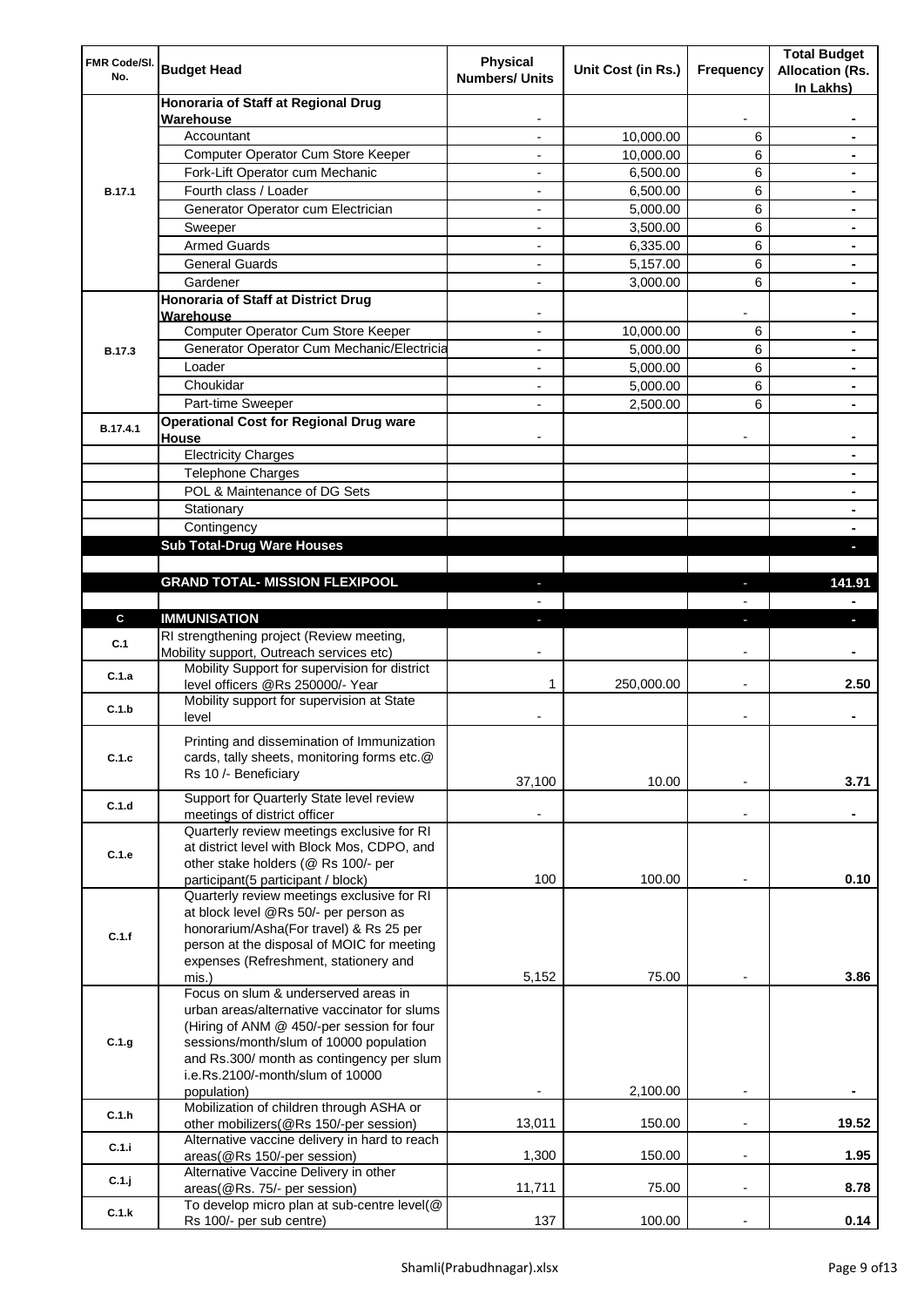| FMR Code/SI.<br>No.                            | <b>Budget Head</b>                                                                       | <b>Physical</b><br><b>Numbers/ Units</b> | Unit Cost (in Rs.) | Frequency                | <b>Total Budget</b><br><b>Allocation (Rs.</b> |
|------------------------------------------------|------------------------------------------------------------------------------------------|------------------------------------------|--------------------|--------------------------|-----------------------------------------------|
|                                                | For consolidation of micro plans at block                                                |                                          |                    |                          | In Lakhs)                                     |
| C.1.1                                          | level (@ Rs 1000/-per block per PHC and                                                  |                                          |                    |                          |                                               |
|                                                | Rs 2000/- per district)                                                                  | 7                                        | 1,000.00           | $\overline{\phantom{a}}$ | 0.07                                          |
|                                                | POL for vaccine delivery from State to                                                   |                                          |                    |                          |                                               |
| C.1.m                                          | district and from district to PHC/CHCs(@ Rs                                              |                                          |                    |                          |                                               |
|                                                | 150000/- per district per year)                                                          | 1                                        | 150,000.00         |                          | 1.50                                          |
|                                                | Consumables for computer including                                                       |                                          |                    |                          |                                               |
| C.1.n                                          | provision for internet access for RIMS (@<br>Rs 400/- per month per district)            | 1                                        | 400.00             | 12                       | 0.05                                          |
|                                                | Red/Black plastic bags etc.(@ Rs 3 per bag                                               |                                          |                    |                          |                                               |
| C.1.o                                          | and 2 bags per session)                                                                  | 39,033                                   | 3.00               | $\overline{2}$           | 2.34                                          |
|                                                | Hub Cutter/Bleach/Hypochlorite solution/                                                 |                                          |                    |                          |                                               |
| C.1.p                                          | Twin buckets(@ Rs 1200/- per PHC/CHC                                                     |                                          |                    |                          |                                               |
|                                                | per year)                                                                                | 5                                        | 1,200.00           |                          | 0.06                                          |
| C.1.q                                          | Safety Pits(@ Rs 5250/- per pit)                                                         | 5                                        | 5,250.00           | $\blacksquare$           | 0.26                                          |
|                                                | Other Specific requirement                                                               |                                          |                    |                          |                                               |
|                                                | Fund for annual maintenance operation of                                                 |                                          |                    |                          |                                               |
|                                                | WIC/WIF at division level @ Rs.40000/unit                                                |                                          |                    |                          |                                               |
|                                                | of WIC/WIF<br>POL for generators and operational                                         |                                          | 40,000.00          |                          |                                               |
|                                                | expenses at divisional vaccine storage point                                             |                                          |                    |                          |                                               |
| C.1.r                                          | @ Rs 2.00 Lakhs/ year/division vaccine                                                   |                                          |                    |                          |                                               |
|                                                | store points                                                                             |                                          | 200,000.00         |                          |                                               |
|                                                | Electricity bill for WIC/WIF AT state and                                                |                                          |                    |                          |                                               |
|                                                | divisional level @ Rs 1.50Lakhs/year                                                     |                                          |                    |                          |                                               |
|                                                | /division store points                                                                   |                                          | 150,000.00         |                          |                                               |
|                                                | <b>AEFI Kits</b>                                                                         |                                          | 200.00             |                          |                                               |
|                                                | <b>Salary of Contractual Staffs</b>                                                      |                                          |                    |                          |                                               |
|                                                | Computer Assistants at District level                                                    | 1                                        | 10,000.00          | 6                        | 0.60                                          |
|                                                | <b>Training under Immunisation</b>                                                       |                                          |                    |                          |                                               |
|                                                | District level Orientation training including                                            |                                          |                    |                          |                                               |
|                                                | Hep B, Measles, AEFI & JE(wherever<br>required) for 2 days ANM, Multi Purpose            |                                          |                    |                          |                                               |
|                                                | Health Worker (Male), LHV, Health                                                        |                                          |                    |                          |                                               |
|                                                | Assistant (Male/Female), Nurse Midwives,                                                 |                                          |                    |                          |                                               |
|                                                | BEEs & other staff (as per RCH norms) @                                                  |                                          |                    |                          |                                               |
|                                                | Rs 46200/batch                                                                           | 2                                        | 46,200.00          |                          | 0.92                                          |
|                                                | Three day training including Hep B, Measles                                              |                                          |                    |                          |                                               |
| C.3.2                                          | & JE(wherever required) of Medical Officers                                              |                                          |                    |                          |                                               |
|                                                | of RI using revised MO training module) @<br>Rs 65600/ batch                             |                                          | 65,600.00          |                          |                                               |
|                                                | Two days cold chain handlers training for                                                |                                          |                    |                          |                                               |
|                                                | block level cold chain handlers by State and                                             |                                          |                    |                          |                                               |
|                                                | district cold chain officers @ Rs                                                        |                                          |                    |                          |                                               |
| C.2<br>C.2.2<br>C.3<br>C.3.1<br>C.3.4<br>C.3.5 | 26600/batch                                                                              | 1                                        | 26,600.00          |                          | 0.27                                          |
|                                                | One day training of block level data handlers                                            |                                          |                    |                          |                                               |
|                                                | by DIOs and District cold chain officer to                                               |                                          |                    |                          |                                               |
|                                                | train about the reporting formats of                                                     |                                          |                    |                          |                                               |
|                                                | immunization @ Rs 300/ person<br>Intensified immunization training of front              | 6                                        | 300.00             |                          | 0.02                                          |
| C.3.6                                          | line workers @ Rs 86660/batch                                                            | 5                                        | 86,660.00          |                          | 4.33                                          |
| C.4                                            | <b>Cold Chain Maintenance</b>                                                            |                                          |                    |                          |                                               |
|                                                | Cold chain maintenance at PHC/CHC Level                                                  |                                          |                    |                          |                                               |
|                                                | (@Rs. 750/PHC/CHC per year)                                                              | 5                                        | 750.00             |                          | 0.04                                          |
|                                                | Cold chain maintenance at District Level                                                 |                                          |                    |                          |                                               |
|                                                | (@Rs. 15000/year)                                                                        | 1                                        | 15,000.00          |                          | 0.15                                          |
|                                                | Asha Incentives- for full immunization @                                                 |                                          |                    |                          |                                               |
| C.5                                            | RS.100 per child for full immunization in first<br>year and Rs.50 per child for ensuring |                                          |                    |                          |                                               |
|                                                | complete immunization up to 2nd year of                                                  |                                          |                    |                          |                                               |
|                                                | age.(94.22% of the fund)                                                                 | 21,922                                   | 150.00             |                          | 30.98                                         |
|                                                | <b>TOTOAL - ROUTINE IMMUNIZATION</b>                                                     |                                          |                    | ٠                        | 82.15                                         |
|                                                |                                                                                          |                                          |                    |                          |                                               |
| D                                              | <b>National Disease Control Programmes</b>                                               | $\blacksquare$                           |                    |                          | ٠                                             |
|                                                |                                                                                          |                                          |                    |                          |                                               |
| E                                              | <b>Integrated Disease Surveillance Project</b>                                           |                                          |                    |                          |                                               |
|                                                | (IDSP)                                                                                   |                                          |                    |                          |                                               |
| E.1                                            | Operational Costs (Rs. 25000/0 per Month)                                                |                                          |                    |                          |                                               |
|                                                | including 10 Medical Colleges                                                            |                                          |                    |                          | 3.00                                          |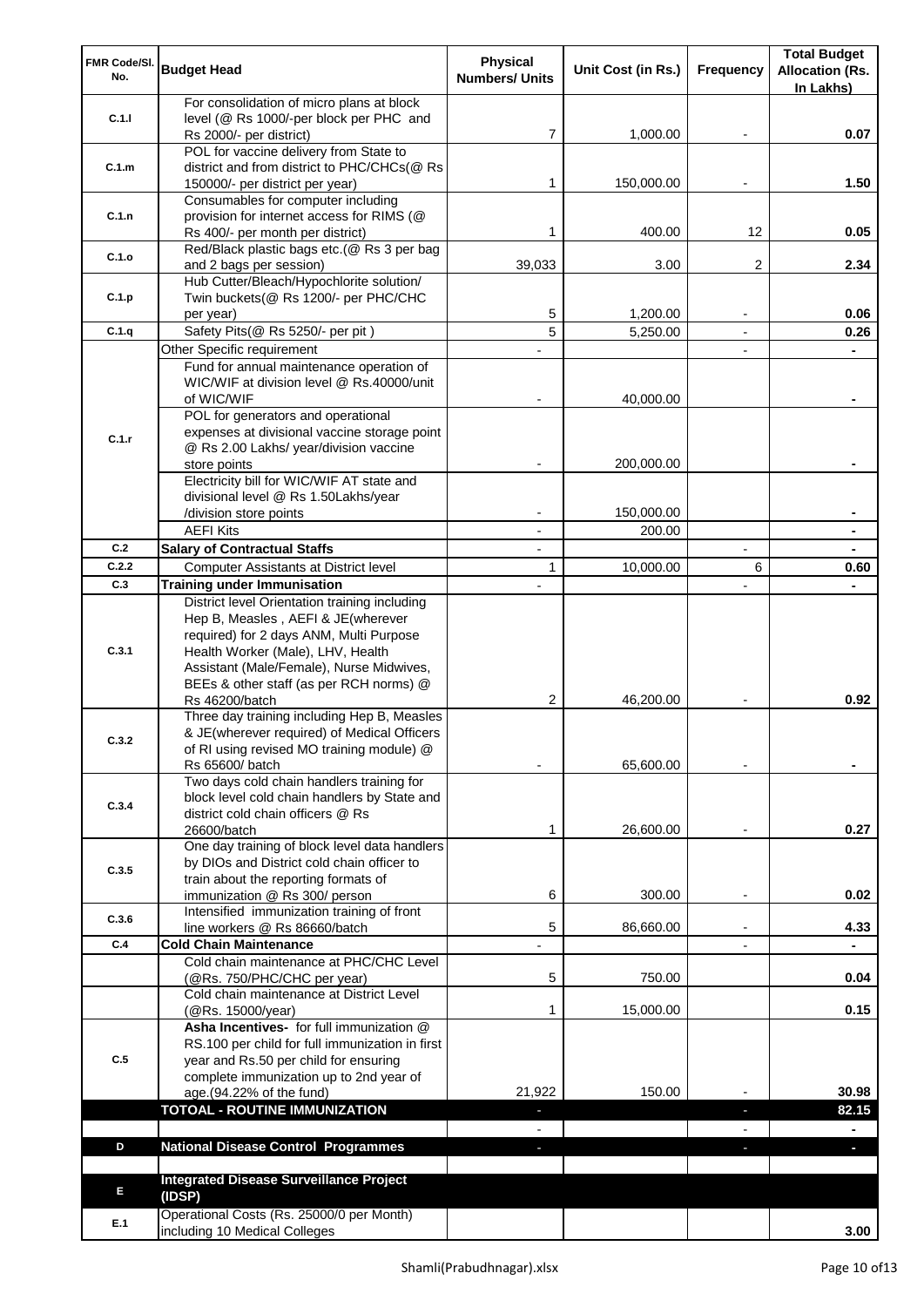| FMR Code/SI.<br>No. | <b>Budget Head</b>                                                                                                                                                                                                                 | <b>Physical</b><br><b>Numbers/ Units</b> | Unit Cost (in Rs.) | Frequency | <b>Total Budget</b><br><b>Allocation (Rs.</b><br>In Lakhs) |
|---------------------|------------------------------------------------------------------------------------------------------------------------------------------------------------------------------------------------------------------------------------|------------------------------------------|--------------------|-----------|------------------------------------------------------------|
| E.2                 | Remuneration for Contractual Human Resource                                                                                                                                                                                        |                                          |                    |           |                                                            |
| E.2.1               | Epidemiologist (Rs. 27500-44000)                                                                                                                                                                                                   |                                          |                    |           | 3.96                                                       |
| E.2.2               | Microbiologist (Rs. 27500-44000)                                                                                                                                                                                                   |                                          |                    |           |                                                            |
| E.3.2               | Data Manager (Rs. 18000 per Mth)                                                                                                                                                                                                   |                                          |                    |           | 1.62                                                       |
| E.3.3               | Data Entry Operator (Rs. 11000/mth)                                                                                                                                                                                                |                                          |                    |           | 0.99                                                       |
|                     | <b>Training</b><br>Medical Officers (3 days) @ Rs 50000 /                                                                                                                                                                          |                                          |                    |           |                                                            |
|                     | Batch, for one batch                                                                                                                                                                                                               |                                          |                    |           | ۰                                                          |
| E.8                 | Hospital Pharmacists/Nurses Training (1                                                                                                                                                                                            |                                          |                    |           |                                                            |
|                     | day) @ Rs.38000 / Batch for 1 batch                                                                                                                                                                                                |                                          |                    |           | ۰                                                          |
|                     | One Day Training of Medical College Doctors                                                                                                                                                                                        |                                          |                    |           | ٠                                                          |
| E.8                 | Costs on account of Newly Formed Districts                                                                                                                                                                                         |                                          |                    |           | 3.50                                                       |
|                     | <b>TOTAL-IDSP</b>                                                                                                                                                                                                                  |                                          |                    |           | 13.07                                                      |
|                     |                                                                                                                                                                                                                                    |                                          |                    |           |                                                            |
| F                   | <b>National Vector Borne Disease Control</b>                                                                                                                                                                                       |                                          |                    |           |                                                            |
|                     | Programme (NVBDCP)                                                                                                                                                                                                                 |                                          |                    |           |                                                            |
| F.1.1               | <b>Malaria</b>                                                                                                                                                                                                                     |                                          |                    |           |                                                            |
| F.1.1.b             | <b>ASHA Incentives</b>                                                                                                                                                                                                             |                                          |                    |           | 1.25                                                       |
| F.1.1.d             | Monitoring, Evaluation & Supervision &                                                                                                                                                                                             |                                          |                    |           |                                                            |
| F.1.1.e             | Epidemic preparedness including mobility<br>IEC/BCC                                                                                                                                                                                |                                          |                    |           | 0.85<br>0.42                                               |
| F.1.1.g             | <b>Training/Capacity Building</b>                                                                                                                                                                                                  |                                          |                    |           | 0.25                                                       |
|                     | Sub Total - Malaria                                                                                                                                                                                                                |                                          |                    |           | 2.77                                                       |
| F.1.2               | Dengue & Chikungunya                                                                                                                                                                                                               |                                          |                    |           |                                                            |
|                     |                                                                                                                                                                                                                                    |                                          |                    |           |                                                            |
| F.1.2.a(iⅈ)         | Strengthening Surveillance for Apex Referral<br>Lab & Sentinel Surveillance Hospital                                                                                                                                               |                                          |                    |           |                                                            |
| F.1.2.c             | Monitoring/Supervision and Rapid Response                                                                                                                                                                                          |                                          |                    |           | 0.30                                                       |
| F.1.2.d             | <b>Epidemic Preparedness</b>                                                                                                                                                                                                       |                                          |                    |           | 0.10                                                       |
| F.1.2.e             | Case Management                                                                                                                                                                                                                    |                                          |                    |           | 0.10                                                       |
| F.1.2.f             | <b>Vector Control And Environmental</b>                                                                                                                                                                                            |                                          |                    |           |                                                            |
|                     | Management                                                                                                                                                                                                                         |                                          |                    |           |                                                            |
| F.1.2.g             | IEC/BCC for Social Mobilization                                                                                                                                                                                                    |                                          |                    |           | 0.20                                                       |
| F.1.2.i             | Training/ Workshop                                                                                                                                                                                                                 |                                          |                    |           | 0.20                                                       |
| F.1.3               | Sub Total - Dengue & Chikungunya<br><b>AES/JE</b>                                                                                                                                                                                  |                                          |                    |           | 0.90                                                       |
|                     | Strengthening of Sentinel sites which will                                                                                                                                                                                         |                                          |                    |           |                                                            |
| F.1.3.a             | include Diagnostics and Case Management,<br>supply of kits by Gol                                                                                                                                                                  |                                          |                    |           |                                                            |
| F.1.3.b             | IEC / BCC Activities & printing material<br>pertaining to JE / AES                                                                                                                                                                 |                                          |                    |           |                                                            |
|                     | Capacity Building in case management of                                                                                                                                                                                            |                                          |                    |           |                                                            |
| F.1.3.c             | Medical Officer and paramedical from                                                                                                                                                                                               |                                          |                    |           |                                                            |
|                     | PHC/CHC at district level.                                                                                                                                                                                                         |                                          |                    |           |                                                            |
| F.1.3.d             | Monitoring and supervision<br>Procurement of Insecticides (Technical                                                                                                                                                               |                                          |                    |           |                                                            |
| F.1.3.e             | Malathion)                                                                                                                                                                                                                         |                                          |                    |           |                                                            |
| F.1.3.f             | Thermal Fog Machine (Small) @ 0.85<br>lac/machine                                                                                                                                                                                  |                                          |                    |           |                                                            |
| F.1.3.g             | Operational cost for Malathion fogging (As<br>per Availability of 3 MT Technical Malathion<br>per district)                                                                                                                        |                                          |                    |           |                                                            |
| $F.1.3.$ j          | Paediatric ICU Establishment and HR &<br>operational cost for Paediatric ICU in<br><b>Endemic Districts</b>                                                                                                                        |                                          |                    |           |                                                            |
| F.1.3.k             | ASHA Insentivization for sensitizing                                                                                                                                                                                               |                                          |                    |           |                                                            |
|                     | community<br>Sub Total - AES/JE                                                                                                                                                                                                    |                                          |                    |           |                                                            |
| F.1.4               | <b>Lymphatic Filariasis</b>                                                                                                                                                                                                        |                                          |                    |           |                                                            |
|                     |                                                                                                                                                                                                                                    |                                          |                    |           |                                                            |
| F.1.4.a             | State Task Force, STAC Meeting, printing<br>forms & register/ Mobility support, district<br>coordination meeting, sensitization of media<br>etc., Morbidity management, monitoring &<br>supervision and mobility support for Rapid |                                          |                    |           |                                                            |
|                     | response including Line listing                                                                                                                                                                                                    |                                          |                    |           |                                                            |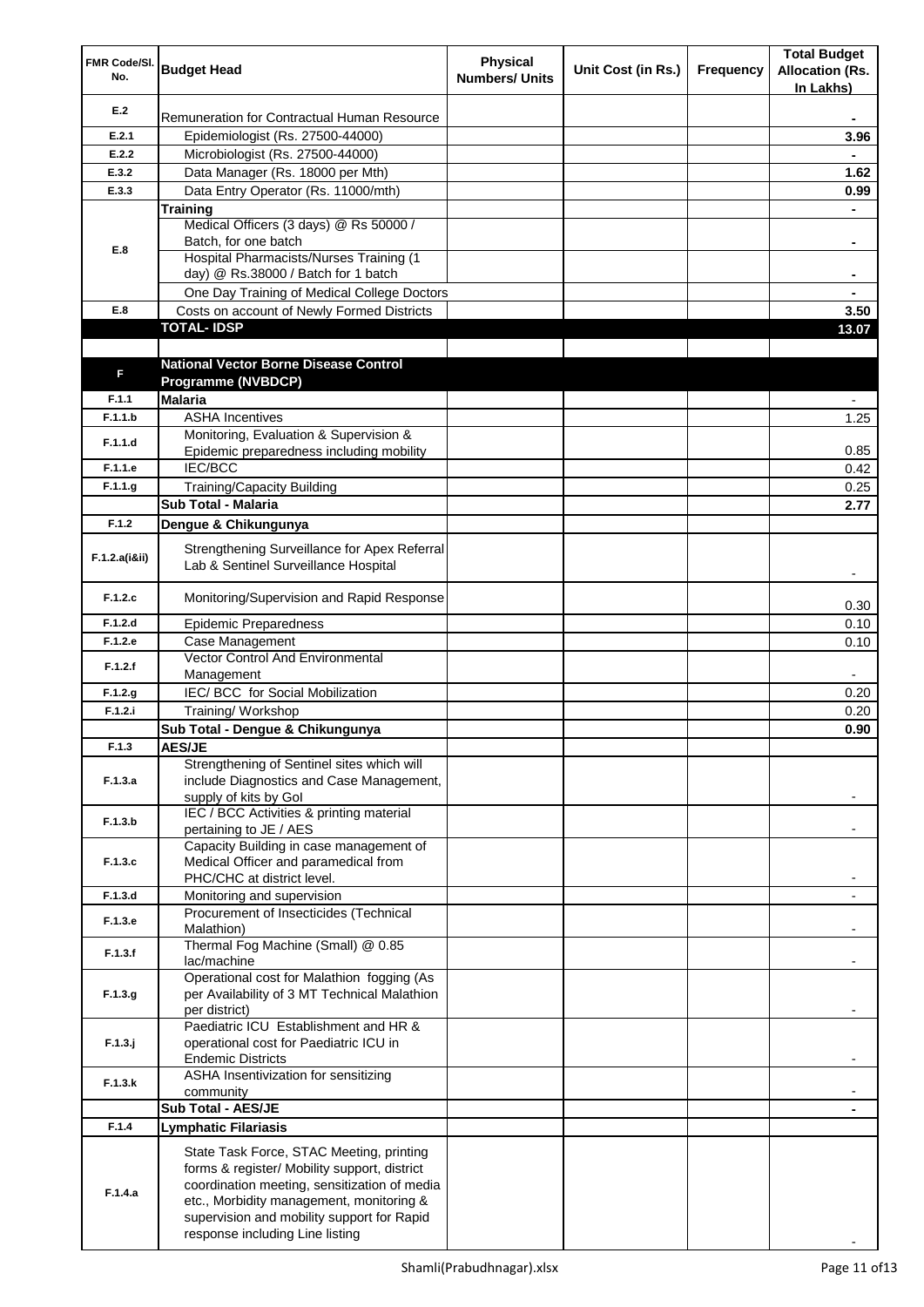| FMR Code/SI.        |                                                                                                                  | <b>Physical</b>       |                    |                          | <b>Total Budget</b>      |
|---------------------|------------------------------------------------------------------------------------------------------------------|-----------------------|--------------------|--------------------------|--------------------------|
| No.                 | <b>Budget Head</b>                                                                                               | <b>Numbers/ Units</b> | Unit Cost (in Rs.) | Frequency                | <b>Allocation (Rs.</b>   |
|                     |                                                                                                                  |                       |                    |                          | In Lakhs)                |
| F.1.4.b             | Micro Filaria Survey                                                                                             |                       |                    |                          |                          |
| F.1.4.c             | Post MDA Assessment by medical colleges<br>(Govt, & Private)/ ICMR institutions                                  |                       |                    |                          |                          |
| F.1.4.d             | Training / Sensitization of district level<br>officers on ELF & Drug Distributors /<br>Peripheral health workers |                       |                    |                          |                          |
| F.1.4.e             | Specific IEC/ BCC at State, districts, PHC,<br>Sub Centre & village lable VHSC/GKs                               |                       |                    |                          |                          |
| F.1.4.f             | Honorarium for Drug Distributors including<br>ASHA & Supervisors involve in MDA                                  |                       |                    |                          | $\overline{\phantom{a}}$ |
| F.1.4.h.ii          | M.F.Survey in Non Endemic districts                                                                              |                       |                    |                          | 0.70                     |
|                     | Sub Total - Lymphatic Filariasis                                                                                 |                       |                    |                          | 0.70                     |
| F.1.5               | Kalazar                                                                                                          |                       |                    |                          |                          |
| F.1.5               | Case Search/ Camp Approach                                                                                       |                       |                    |                          |                          |
| F.1.5.a             | Spray Pumps & Accessories                                                                                        |                       |                    |                          |                          |
| F.1.5.b             | Operational Cost for Spray including Spray<br>Wages & Pending liability of spray wages                           |                       |                    |                          | $\overline{\phantom{a}}$ |
| F.1.5.c             | Mobility / P.O.L./ Supervision                                                                                   |                       |                    |                          | $\overline{\phantom{a}}$ |
| F.1.5.d             | Monitoring & Evaluation                                                                                          |                       |                    |                          |                          |
| F.1.5.e/<br>F.1.5.f | Training for Spraying /IEC/<br>BCC/Advocacy/Incentive to ASHA/Loss of<br>Wages                                   |                       |                    |                          |                          |
|                     | Sub Total - Kalazar                                                                                              |                       |                    |                          |                          |
|                     | <b>Cash grant for Decentralized commodities</b>                                                                  |                       |                    |                          |                          |
|                     | for Malaria + Filaria F.6                                                                                        |                       |                    |                          |                          |
| F.6(a,b,c,k)        | Drugs (Chloroquine, Primaquine 2.5/7.5mg)<br>and ACT                                                             |                       |                    |                          | 0.40                     |
| F.6.f               | D.E.C.                                                                                                           |                       |                    |                          | $\overline{\phantom{a}}$ |
| F.6.h               | NS 1 antigen Kit<br>Dengue                                                                                       |                       |                    |                          | $\overline{\phantom{a}}$ |
| F.6.i               | Larvicidal (Temephos, Bti(AS)/Bti (wp)(for                                                                       |                       |                    |                          |                          |
|                     | polluted and non polluted water)                                                                                 |                       |                    |                          | 0.40                     |
|                     | <b>Sub Total- Dec.Commodities</b><br><b>TOTAL-NVBDCP</b>                                                         |                       |                    |                          | 0.80                     |
|                     |                                                                                                                  |                       |                    |                          | 5.17                     |
|                     | <b>National Leprosy Eradication</b>                                                                              |                       |                    |                          |                          |
|                     | Programme(NLEP)                                                                                                  |                       |                    |                          |                          |
| G.1                 | <b>Case Detection and Management</b>                                                                             |                       |                    |                          |                          |
| G.1.1               | Specific Plan for high endemic blocks of low<br>endemic districts                                                |                       |                    |                          |                          |
|                     | No. of High endemic blocks in Low endemic<br>Districts ( ANCDR more than 10)                                     |                       |                    |                          |                          |
|                     |                                                                                                                  |                       |                    |                          |                          |
|                     | House to House Visit by Search team                                                                              |                       |                    | $\overline{\phantom{a}}$ |                          |
|                     | Confrmaton of suspect<br>Intensive IEC Activity                                                                  |                       |                    |                          |                          |
| G.1.2               | <b>Services in Urban services</b>                                                                                |                       |                    |                          |                          |
|                     | Urban Project 2 Mega cities, 2 medium City                                                                       |                       |                    |                          |                          |
|                     | 2, 8 Medium City 1, 40 Townships                                                                                 |                       |                    |                          | $\blacksquare$           |
| G.1.3               | <b>ASHA involvement</b>                                                                                          |                       |                    |                          | $\blacksquare$           |
|                     | <b>ASHA Sensitization</b>                                                                                        |                       |                    |                          | 0.086                    |
|                     | <b>ASHA Incentive for Services</b>                                                                               |                       |                    |                          | 0.050                    |
| G.1.4               | <b>Materials &amp; Supplies</b>                                                                                  |                       |                    |                          | $\blacksquare$           |
|                     | Supportive Drugs & Dressing materials                                                                            |                       |                    |                          | 0.40                     |
|                     | Laboratory reagents and equipments                                                                               |                       |                    |                          |                          |
|                     | scalpels etc.                                                                                                    |                       |                    |                          | 0.08                     |
|                     | Printing works                                                                                                   |                       |                    |                          | 0.10                     |
| G.1.5               | <b>NGO Services</b>                                                                                              |                       |                    |                          |                          |
| G.2                 | <b>DPMR</b>                                                                                                      |                       |                    |                          |                          |
|                     | MCR Protective Footwear (12500 pairs)                                                                            |                       |                    |                          | 0.36                     |
|                     | Aids Appliances, Self Care Kit items etc.                                                                        |                       |                    |                          | 0.12                     |
|                     | Welfare allowance for RCS patients @ Rs<br>8000                                                                  |                       |                    |                          |                          |
|                     | Reimbursement to institutions for RCS                                                                            |                       |                    |                          |                          |
|                     | Screening cum Self Care Camp                                                                                     |                       |                    |                          |                          |
|                     |                                                                                                                  |                       |                    |                          |                          |